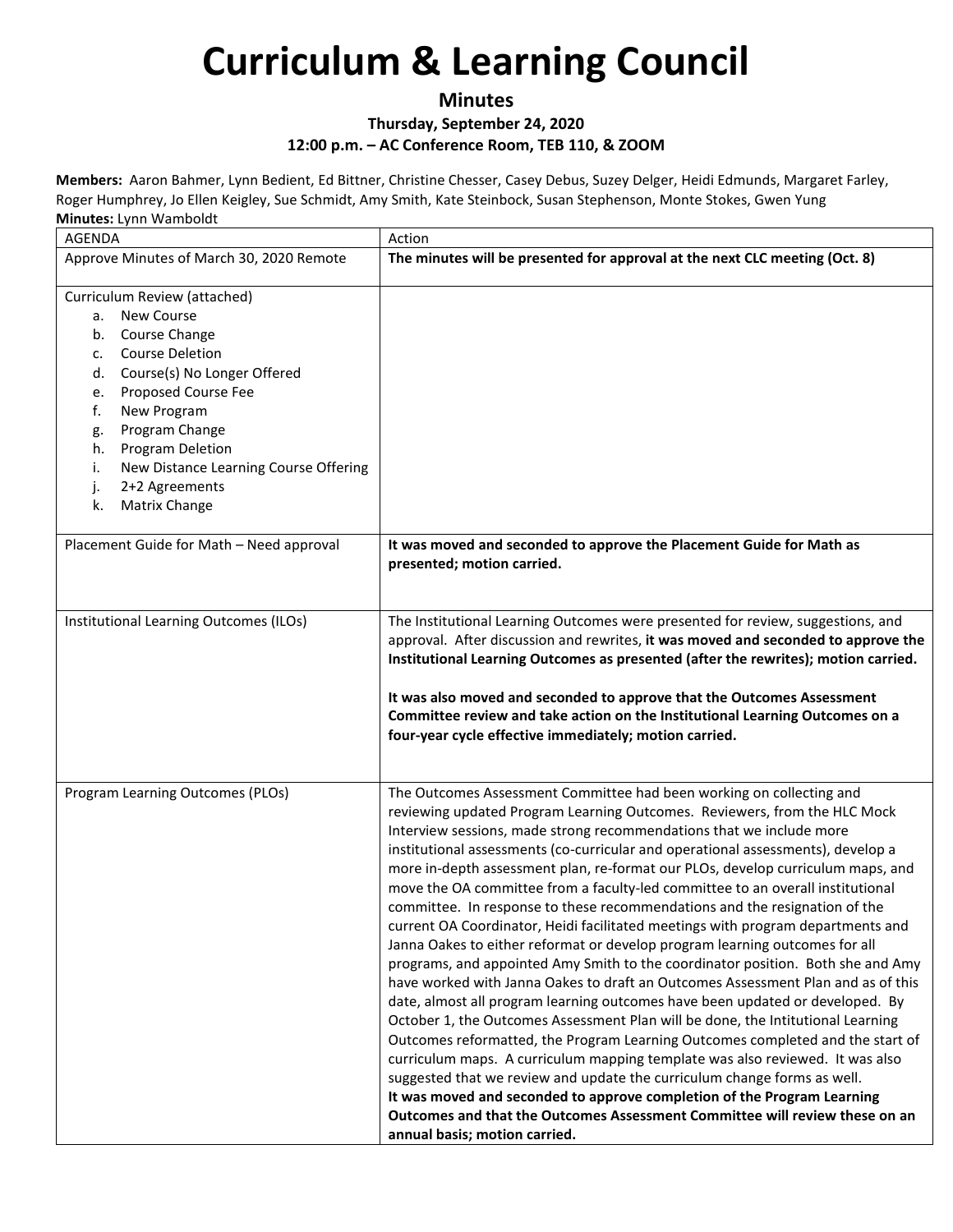| Credential Matrix - Update Tested Experience                                                 | In light of new updates for faculty credentialing from HLC (Sept 2020), the matrix<br>needs to be reviewed and updated. Potentially, all courses could be transferred so<br>we need to more clearly define the matrix for each course or groups of courses<br>rather than by prefix. This also includes tested experience. Anyone should be able<br>to look at the matrix and determine if someone is qualified to teach a course.<br>The Curriculum & Learning Council should approve any matrix changes and the<br>matrix should be reviewed on an "as needed" basis. |
|----------------------------------------------------------------------------------------------|-------------------------------------------------------------------------------------------------------------------------------------------------------------------------------------------------------------------------------------------------------------------------------------------------------------------------------------------------------------------------------------------------------------------------------------------------------------------------------------------------------------------------------------------------------------------------|
|                                                                                              | Aaron announced that he needs votes for the Master Innovative Educator of the<br>Year Award by October 1, 2020. The nominees are David Currie, BJ Semler, Kaitlyn<br>Steben, and Vicky Mayfield.<br>Email votes to Heidi by 5 p.m. today.                                                                                                                                                                                                                                                                                                                               |
| Next CLC Meeting - The next CLC meeting will be in 2 weeks time on Thursday at 12:00-1:30pm. |                                                                                                                                                                                                                                                                                                                                                                                                                                                                                                                                                                         |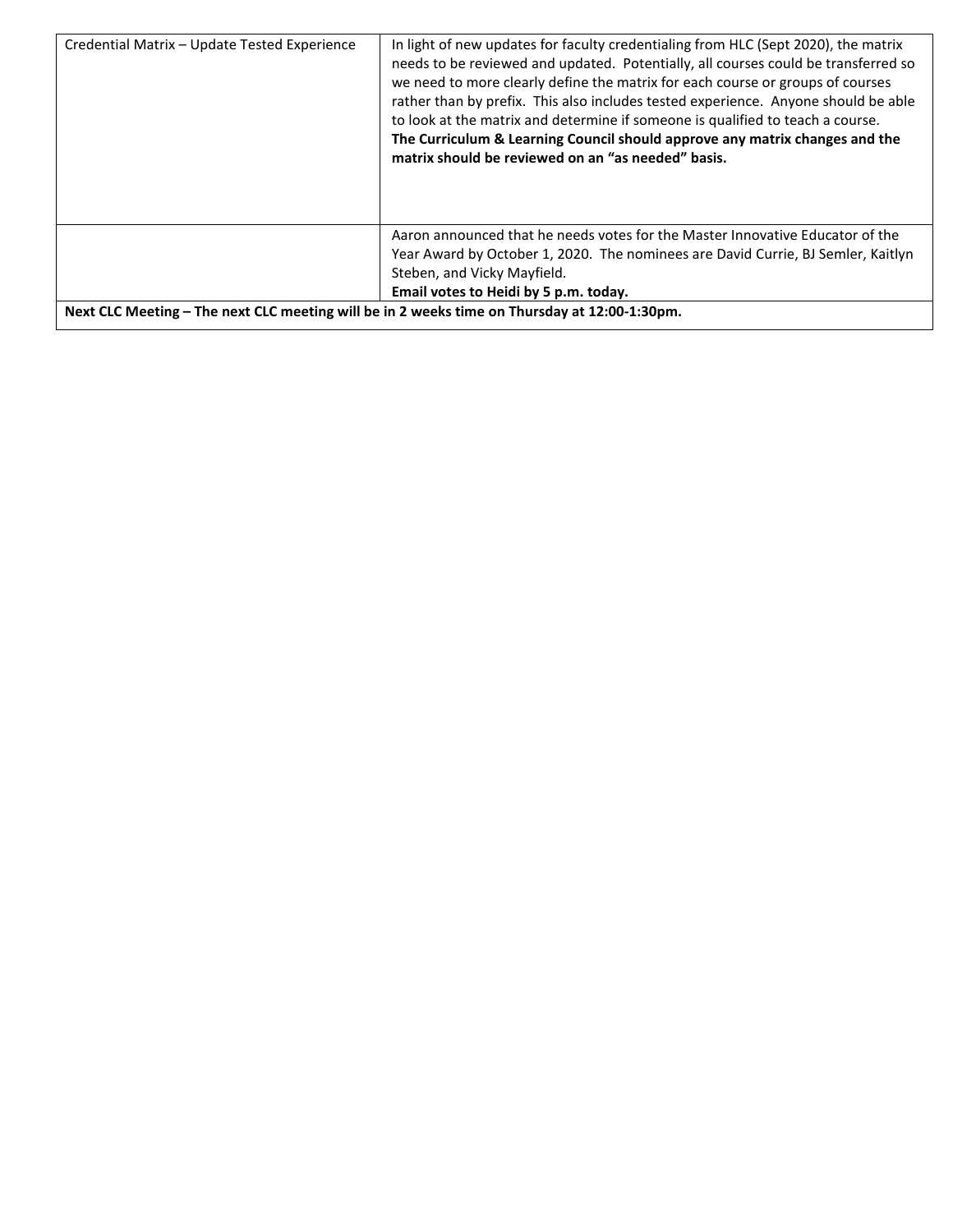### **Minutes**

### **Thursday, October 8, 2020**

**12:00 p.m. – AC Conference Room, TEB 110, & ZOOM** 

**Members:** Aaron Bahmer, Lynn Bedient, Ed Bittner, Christine Chesser, Casey Debus, Suzey Delger, Heidi Edmunds, Margaret Farley, Roger Humphrey, Jo Ellen Keigley, Sue Schmidt, Amy Smith, Kate Steinbock, Susan Stephenson, Monte Stokes, Sherri Warren, Gwen Yung

| Approve Minutes of March 30, 2020 Remote<br>It was moved and seconded to approve the minutes for March 30, June 22, and<br>Meeting; Minutes of June 22, 2020 Remote<br>September 24 as presented; motion carried.<br>Vote for Fall 2020 Academic Calendar change<br>and Minutes of September 24, 2020<br><b>NEW COURSES</b><br>Curriculum Review (attached)<br>a.<br>a. New Course<br>b. Course Change<br>EDFD 1101 Intro to Education, 2 credits<br><b>Course Deletion</b><br>1st Reading Review - Approved<br>c.<br>It was moved and seconded to approve on $1st$ reading with a change to the course<br>d. Course(s) No Longer Offered<br>description (replace "myefolio" with "electronic portfolio"); motion carried. An<br>Proposed Course Fee<br>е.<br>email with the course outline will be sent out to council members.<br>f.<br>New Program<br>Program Change<br>g.<br>Program Deletion<br>MATH 1105 Data Analysis, Probability, and Algebra for Elementary School Teachers,<br>h.<br>3 credits<br>i.<br>New Distance Learning Course Offering<br>2+2 Agreements<br>1 <sup>st</sup> Reading Review - Approved<br>j.<br>It was moved and seconded to approve on $1st$ reading as presented; motion<br>Matrix Change<br>k.<br>carried.<br>VTTK 1009 Co-Requisite for VTTK 1751, 2 credits<br>1st Reading Review - Approved<br>It was moved and seconded to approve on 1 <sup>st</sup> reading as presented; motion<br>carried.<br><b>COURSE CHANGES</b><br>b.<br>Courses for realignment - CCNS - Batch 4<br>1st Reading Review - Approved<br>It was moved and seconded to approve on 1 <sup>st</sup> reading as presented; motion<br>carried.<br>MATH 1100 Math for Elementary Teachers I<br>Change title to Number and Operations for Elementary School Teachers, change<br>prerequisite to MATH 0920 or appropriate score on Math placement exam, change<br>course description<br>$1st$ Reading Review - Approved<br>It was moved and seconded to approve on 1 <sup>st</sup> reading changes as presented;<br>motion carried.<br><b>NURS 2400 Professional Nursing Care of the Patient in Complex Illness</b><br>Change Outcomes Assessment Activity to Portfolio (included in NURS 2400)<br>$1st$ Reading Review - Approved<br>It was moved and seconded to approve on $1st$ reading the change presented with<br>an addition of an addendum to the catalog; motion carried. | <b>AGENDA</b> | Action |
|------------------------------------------------------------------------------------------------------------------------------------------------------------------------------------------------------------------------------------------------------------------------------------------------------------------------------------------------------------------------------------------------------------------------------------------------------------------------------------------------------------------------------------------------------------------------------------------------------------------------------------------------------------------------------------------------------------------------------------------------------------------------------------------------------------------------------------------------------------------------------------------------------------------------------------------------------------------------------------------------------------------------------------------------------------------------------------------------------------------------------------------------------------------------------------------------------------------------------------------------------------------------------------------------------------------------------------------------------------------------------------------------------------------------------------------------------------------------------------------------------------------------------------------------------------------------------------------------------------------------------------------------------------------------------------------------------------------------------------------------------------------------------------------------------------------------------------------------------------------------------------------------------------------------------------------------------------------------------------------------------------------------------------------------------------------------------------------------------------------------------------------------------------------------------------------------------------------------------------------------------------------------------------------------------------------------------------------------------------------------------------------|---------------|--------|
|                                                                                                                                                                                                                                                                                                                                                                                                                                                                                                                                                                                                                                                                                                                                                                                                                                                                                                                                                                                                                                                                                                                                                                                                                                                                                                                                                                                                                                                                                                                                                                                                                                                                                                                                                                                                                                                                                                                                                                                                                                                                                                                                                                                                                                                                                                                                                                                          |               |        |
|                                                                                                                                                                                                                                                                                                                                                                                                                                                                                                                                                                                                                                                                                                                                                                                                                                                                                                                                                                                                                                                                                                                                                                                                                                                                                                                                                                                                                                                                                                                                                                                                                                                                                                                                                                                                                                                                                                                                                                                                                                                                                                                                                                                                                                                                                                                                                                                          |               |        |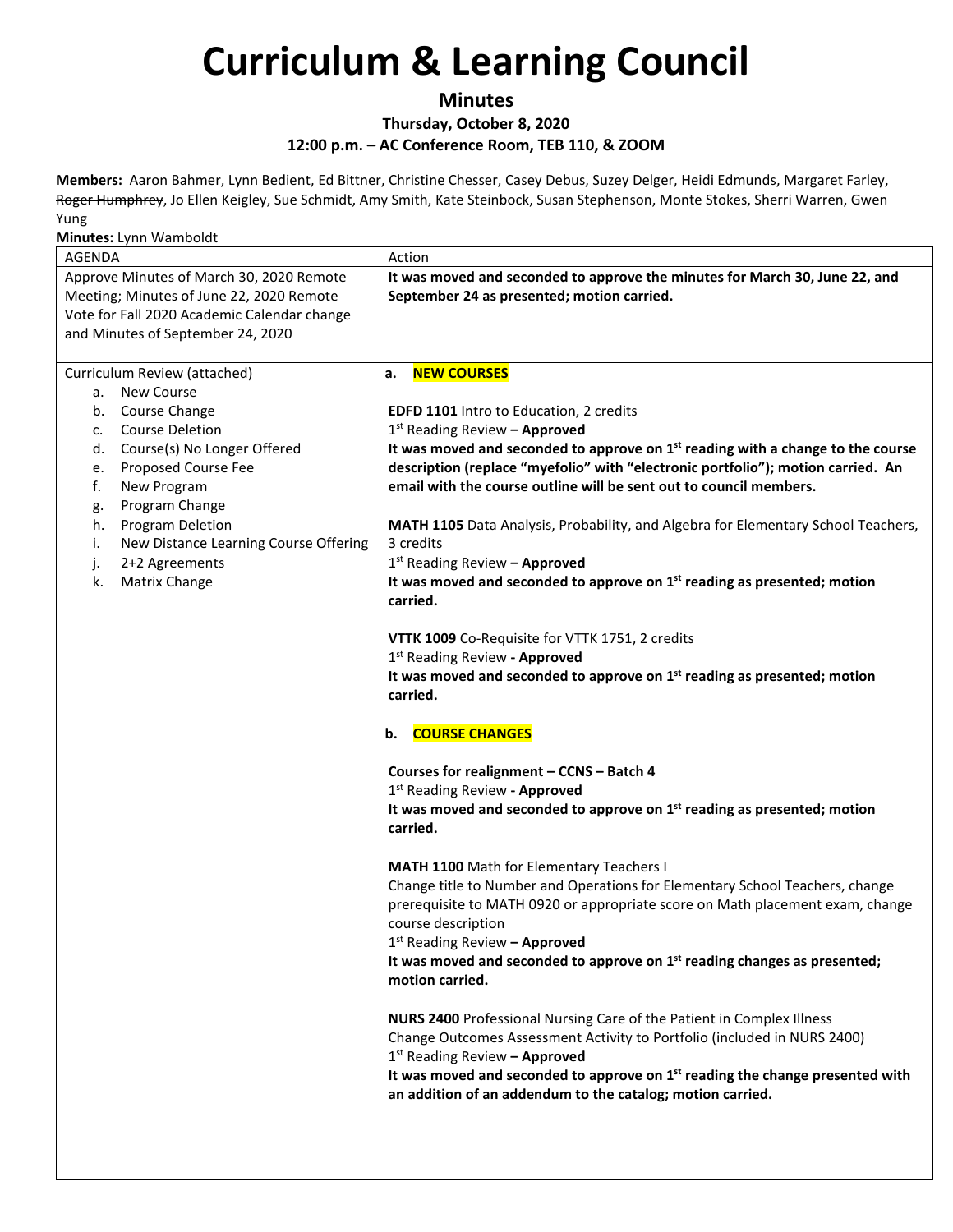| RELI 1000/SOSC 1100 Intro to Religion                                                                                                      |
|--------------------------------------------------------------------------------------------------------------------------------------------|
| Remove prerequisite                                                                                                                        |
| 1 <sup>st</sup> Reading Review - Approved                                                                                                  |
| It was moved and seconded to approve on 1 <sup>st</sup> reading the change as presented;                                                   |
| motion carried.                                                                                                                            |
| <b>VTTK 1751 Pharmaceutical Calculations</b><br>Change Prerequisite (remove MATH 0920) to a Prerquisite/Corequisite- VTTK 1500             |
| must be completed with a grade of "C" or better; or VTTK 1500 must be taken at the<br>same time as this course. Change course description. |
| 1st Reading Review - Approved                                                                                                              |
| It was moved and seconded to approve on $1st$ reading the changes as presented;                                                            |
| motion carried.                                                                                                                            |
|                                                                                                                                            |
| VTTK 1925 Applied Principles of Chemistry for Veterinary Technology                                                                        |
| Remove prerequisite and change prerequisite/corequisite to VTTK 1500 must be                                                               |
| completed with a grade of "C" or better; or VTTK 1500 must be taken at the same                                                            |
| times as this course. Change course description.                                                                                           |
| 1 <sup>st</sup> Reading Review - Approved                                                                                                  |
|                                                                                                                                            |
| VTTK 1950 Applied Principles of Biology for Veterinary Technology                                                                          |
| Remove prerequisite and add prerequisite/corequisite - VTTK 1500 must be                                                                   |
| completed with a grade of "C" or better; or VTTK 1500 must be taken at the same                                                            |
| time as this course. Change course description.                                                                                            |
| 1 <sup>st</sup> Reading Review - Approved                                                                                                  |
| VTTK 2700 Laboratory and Exotic Animals                                                                                                    |
| Add prerequisite - VTTK 1700; and MATH 0903 and TECH 1005 or an appropriate                                                                |
| score on the English, Math, and Reading placement exam. Any prerequisite course                                                            |
| must be completed with a grade of "C" or better.                                                                                           |
| Corequisite remains the same (VTTK L005).                                                                                                  |
| 1st Reading Review - Approved                                                                                                              |
| VTTK 2816 Large Animal Techniques II                                                                                                       |
| Remove prerequisite (VTTK 2815), change course description.                                                                                |
| 1 <sup>st</sup> Reading Review - <b>Approved</b>                                                                                           |
| It was moved and seconded on $1st$ reading to combine and approve the changes for                                                          |
| VTTK 1925, VTTK 19250, VTTK 2700, and VTTK 2816 as presented; motion carried.                                                              |
|                                                                                                                                            |
| <b>COURSE DELETIONS</b><br>c.                                                                                                              |
| <b>ART 2420 Ceramics II</b>                                                                                                                |
| 1st Reading Review - Approved                                                                                                              |
|                                                                                                                                            |
| <b>EDEL 1410 Elementary School Math Seminar I</b>                                                                                          |
| 1 <sup>st</sup> Reading Review - Approved                                                                                                  |
|                                                                                                                                            |
| <b>EDEL 1430</b> Life Science in the Elementary School                                                                                     |
| 1 <sup>st</sup> Reading Review - Approved                                                                                                  |
|                                                                                                                                            |
| <b>EDEL 1440 Physical Science in the Elementary School</b>                                                                                 |
| 1 <sup>st</sup> Reading Review - Approved                                                                                                  |
| <b>EDEL 1450</b> Earth Science in the Elementary School                                                                                    |
| 1st Reading Review - Approved                                                                                                              |
|                                                                                                                                            |
| <b>EDEL 2410 Elementary School Math Seminar II</b>                                                                                         |
| 1st Reading Review - Approved                                                                                                              |
|                                                                                                                                            |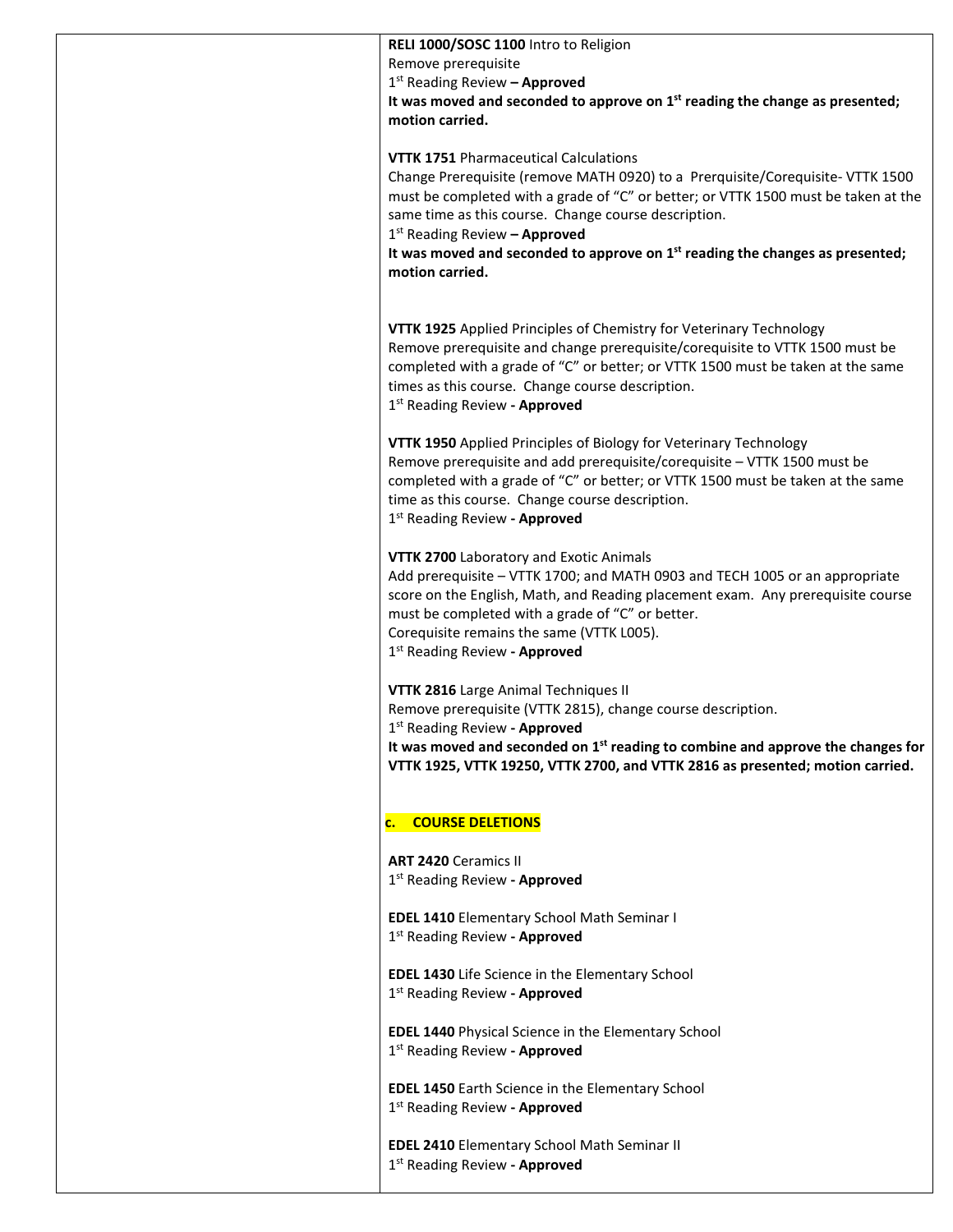|                                                                     | ZOO 1500 Intro to Anatomy and Physiology<br>1 <sup>st</sup> Reading Review - Approved<br>It was moved and seconded on 1 <sup>st</sup> reading to combine and approve the course<br>deletions for ART 2420, EDEL 1410, EDEL 1430, EDEL 1440, EDEL 1450, EDEL 2410,<br>and ZOO 1500; motion carried.                                                                                                                                                                     |
|---------------------------------------------------------------------|------------------------------------------------------------------------------------------------------------------------------------------------------------------------------------------------------------------------------------------------------------------------------------------------------------------------------------------------------------------------------------------------------------------------------------------------------------------------|
|                                                                     | <b>PROGRAM CHANGES</b><br>g.                                                                                                                                                                                                                                                                                                                                                                                                                                           |
|                                                                     | ART.AA<br>Remove ART 2420 from the list of Approved Art Electives and add ART 1000 and ART<br>2074 to the list of Approved Art Electives.<br>1st Reading Review - Approved<br>It was moved and seconded to approve on $1st$ reading the program changes for<br>ART.AA as presented; motion carried.                                                                                                                                                                    |
|                                                                     | ELED.AA & EEDL.AA Education-Elementary and SCED.AA Education-Secondary<br>Change curriculum patterns.<br>1st Reading Review - Approved<br>It was moved and seconded to approve on $1st$ reading the program changes for<br>ELED.AA, EEDL.AA, and SCED.AA as presented; motion carried.                                                                                                                                                                                 |
| Credential Matrix - Update Tested Experience<br>Discussion & Review | It was recommended that we need a policy or administrative rule to guide the<br>process for changes to the credential matrix. Heidi will share information that she<br>obtained from another college (with full permission). She will email out a draft<br>but wants input before bringing it to a first reading review at the next CLC<br>meeting. Members were encourage to submit comments to Heidi.                                                                |
| Other                                                               | Members asked what exit exam will be used for AA and AS graduates. It was<br>noted that Peregrine was recommended by the Outcomes Assessment Committee<br>and it was approved by this committee (CLC) this past spring. Kaitlyn Steben<br>secured the agreement with Peregrine. We need to finalize the process by<br>reviewing and selecting categories to match our Institutional Learning Outcomes.<br>Exam questions will come from the categories that we select. |
| Next CLC Meeting - Will be schedule in 2 weeks (October 22)         |                                                                                                                                                                                                                                                                                                                                                                                                                                                                        |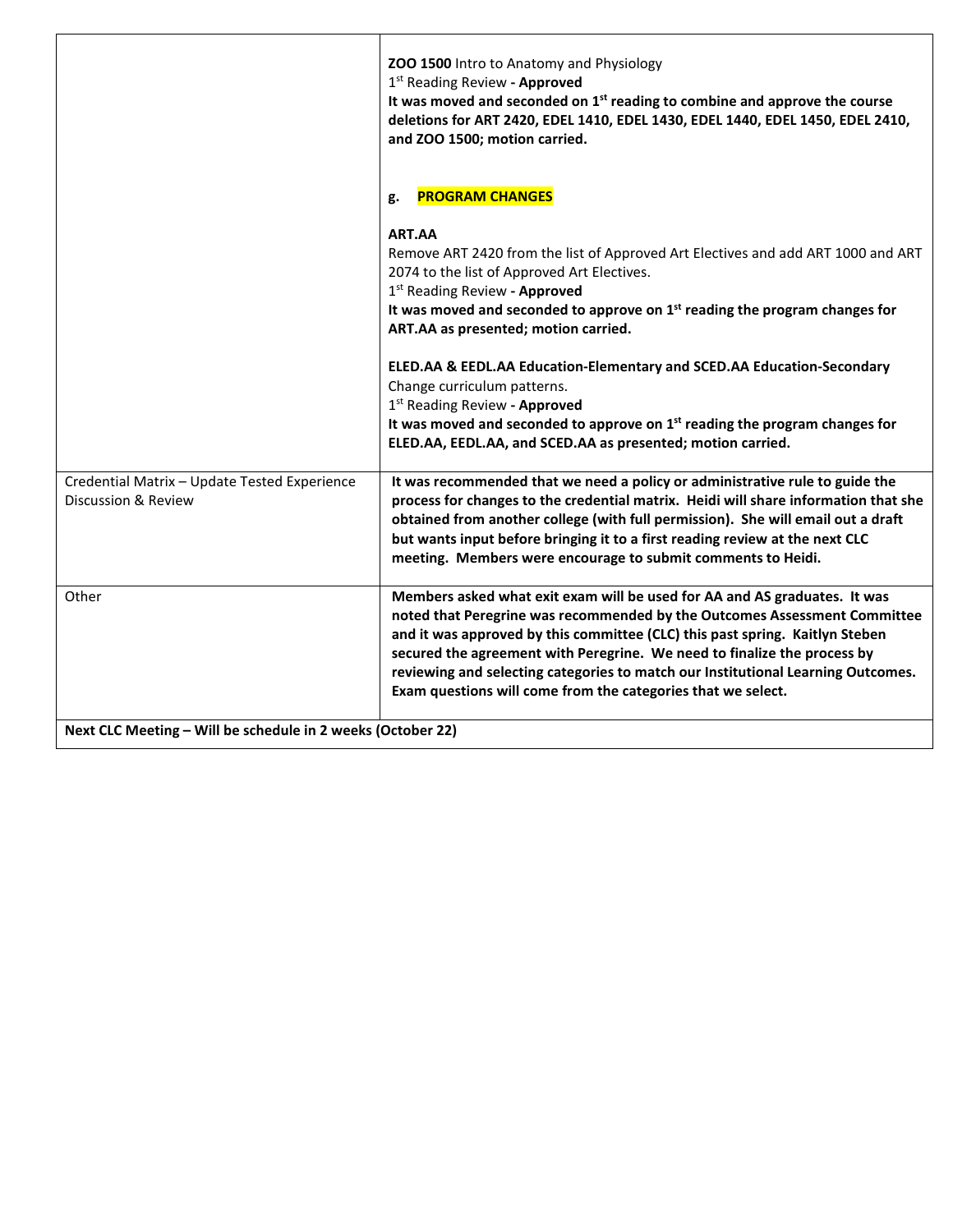### **Minutes**

#### **Thursday, October 22, 2020 (Corrected) 12:00 p.m. – AC Conference Room, TEB 110, & ZOOM**

**Members:** Aaron Bahmer, Lynn Bedient, Ed Bittner, Christine Chesser, Casey Debus, Suzey Delger, Heidi Edmunds, Margaret Farley, Roger Humphrey, Jo Ellen Keigley, Sue Schmidt, Amy Smith, Kate Steinbock, Susan Stephenson, Monte Stokes, Sherri Warren, Gwen Yung

| <b>AGENDA</b>                                                                                                                                                                                                                                        | Action                                                                                                                                                                                                                                                                                                                                                                                                                    |
|------------------------------------------------------------------------------------------------------------------------------------------------------------------------------------------------------------------------------------------------------|---------------------------------------------------------------------------------------------------------------------------------------------------------------------------------------------------------------------------------------------------------------------------------------------------------------------------------------------------------------------------------------------------------------------------|
| Approve Minutes of October 8, 2020                                                                                                                                                                                                                   | It was moved and seconded to approve the minutes for October 8, 2020 as<br>presented; motion carried.                                                                                                                                                                                                                                                                                                                     |
| Curriculum Review (attached)<br><b>New Course</b><br>а.<br>b. Course Change<br><b>Course Deletion</b><br>c.<br>Course(s) No Longer Offered<br>d.<br>Proposed Course Fee<br>e.<br>f.<br>New Program<br>Program Change<br>g.<br>Program Deletion<br>h. | <b>NEW COURSES</b><br>а.<br>EDFD 1101 Intro to Education, 2 credits<br>$1st$ Reading Review - Approved<br>2 <sup>nd</sup> Reading Review - Approved<br>MATH 1105 Data Analysis, Probability, and Algebra for Elementary School Teachers,<br>3 credits<br>$1st$ Reading Review - Approved                                                                                                                                  |
| New Distance Learning Course Offering<br>i.<br>2+2 Agreements<br>j.<br>k.<br>Matrix Change                                                                                                                                                           | 2 <sup>nd</sup> Reading Review - Approved<br>VTTK 1009 Co-Requisite for VTTK 1751, 2 credits<br>$1st$ Reading Review - Approved<br>2 <sup>nd</sup> Reading Review - Approved<br>It was moved and seconded to bundle and approve the three new courses<br>including EDFD 1101, MATH 1105, and VTTK 1009 including spring 2021 starts for<br>MATH 1105 and VTTK 1009; motion carried.                                       |
|                                                                                                                                                                                                                                                      | <b>COURSE CHANGES</b><br>b.<br>Courses for realignment - CCNS - Batch 4<br>$1st$ Reading Review - Approved<br>2 <sup>nd</sup> Reading Review - Approved<br><b>MATH 1100</b> Math for Elementary Teachers I<br>Change title to Number and Operations for Elementary School Teachers, change<br>prerequisite to MATH 0920 or appropriate score on Math placement exam, change                                               |
|                                                                                                                                                                                                                                                      | course description<br>$1st$ Reading Review - Approved<br>2 <sup>nd</sup> Reading Review- Approved<br><b>NURS 2400 Professional Nursing Care of the Patient in Complex Illness</b><br>Change Outcomes Assessment Activity to Portfolio (included in NURS 2400)<br>$1st$ Reading Review – Approved<br>2 <sup>nd</sup> Reading Review - Approved                                                                             |
|                                                                                                                                                                                                                                                      | RELI 1000/SOSC 1100 Intro to Religion<br>Remove prerequisite<br>1st Reading Review - Approved<br>2 <sup>nd</sup> Reading Review - Approved<br><b>VTTK 1751 Pharmaceutical Calculations</b><br>Change Prerequisite (remove MATH 0920) to a Prerquisite/Corequisite-VTTK 1500<br>must be completed with a grade of "C" or better; or VTTK 1500 must be taken at the<br>same time as this course. Change course description. |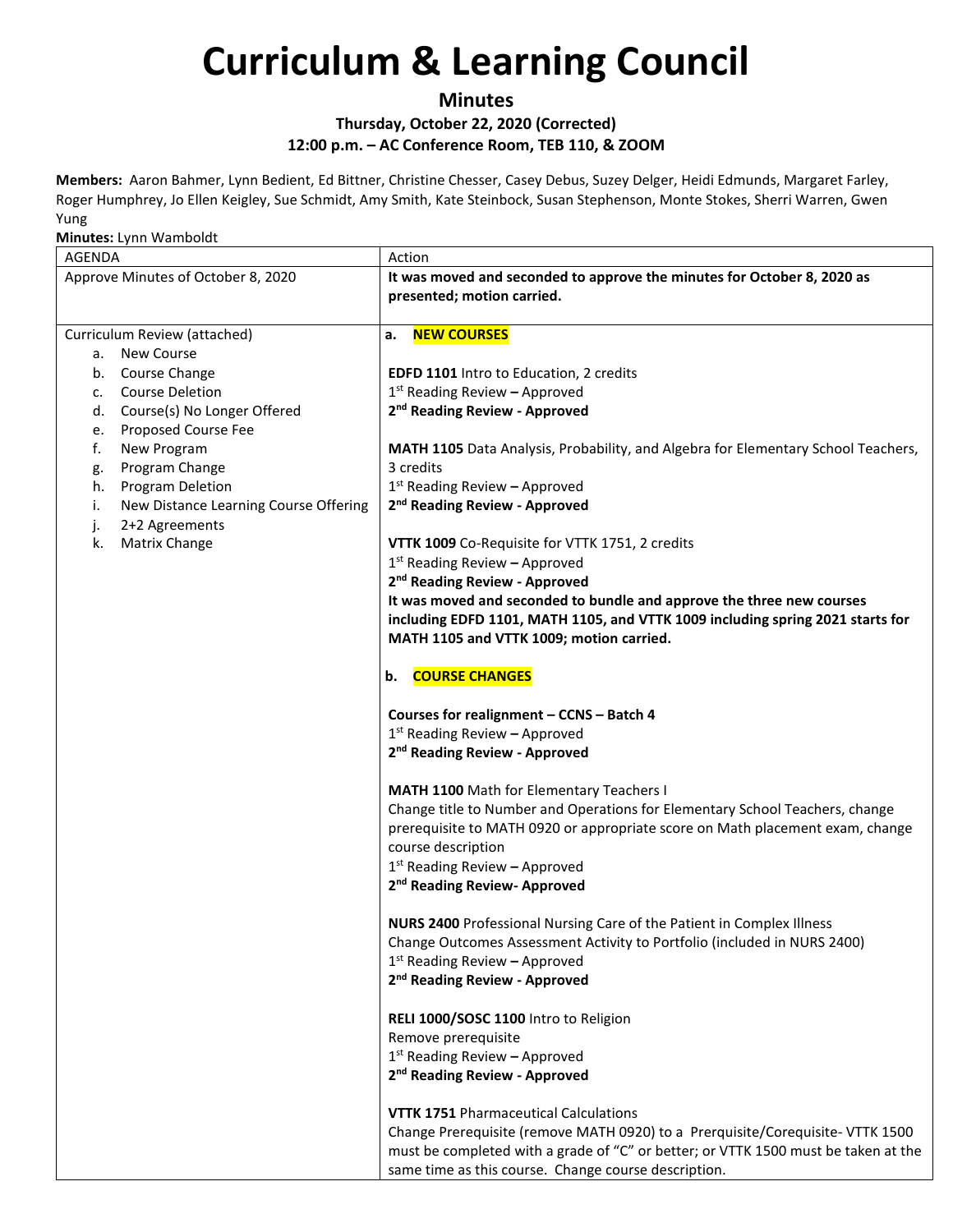| $1st$ Reading Review - Approved                                                        |
|----------------------------------------------------------------------------------------|
| 2 <sup>nd</sup> Reading Review- Approved                                               |
|                                                                                        |
| VTTK 1925 Applied Principles of Chemistry for Veterinary Technology                    |
| Remove prerequisite and change prerequisite/corequisite to VTTK 1500 must be           |
| completed with a grade of "C" or better; or VTTK 1500 must be taken at the same        |
| times as this course. Change course description.<br>$1st$ Reading Review - Approved    |
| 2 <sup>nd</sup> Reading Review - Approved                                              |
|                                                                                        |
| VTTK 1950 Applied Principles of Biology for Veterinary Technology                      |
| Remove prerequisite and add prerequisite/corequisite - VTTK 1500 must be               |
| completed with a grade of "C" or better; or VTTK 1500 must be taken at the same        |
| time as this course. Change course description.                                        |
| $1st$ Reading Review - Approved                                                        |
| 2 <sup>nd</sup> Reading Review - Approved                                              |
|                                                                                        |
| VTTK 2700 Laboratory and Exotic Animals                                                |
| Add prerequisite - VTTK 1700; and MATH 0903 and TECH 1005 or an appropriate            |
| score on the English, Math, and Reading placement exam. Any prerequisite course        |
| must be completed with a grade of "C" or better.                                       |
| Corequisite remains the same (VTTK L005).<br>$1st$ Reading Review – Approved           |
| 2 <sup>nd</sup> Reading Review - Approved as amended (see strike through in red above) |
|                                                                                        |
| VTTK 2816 Large Animal Techniques II                                                   |
| Remove prerequisite (VTTK 2815), change course description.                            |
| $1st$ Reading Review - Approved                                                        |
| 2 <sup>nd</sup> Reading Review - Approved                                              |
| It was moved and seconded to bundle all course changes and approve all including       |
| amendment to VTTK 2700; motion carried.                                                |
| c. COURSE DELETIONS                                                                    |
|                                                                                        |
| <b>ART 2420 Ceramics II</b>                                                            |
| $1st$ Reading Review - Approved                                                        |
| 2 <sup>nd</sup> Reading Review- Approved                                               |
|                                                                                        |
| <b>EDEL 1410 Elementary School Math Seminar I</b>                                      |
| $1st$ Reading Review - Approved                                                        |
| 2 <sup>nd</sup> Reading Review - Approved                                              |
|                                                                                        |
| EDEL 1430 Life Science in the Elementary School                                        |
| $1st$ Reading Review – Approved                                                        |
| 2 <sup>nd</sup> Reading Review - Approved                                              |
| <b>EDEL 1440 Physical Science in the Elementary School</b>                             |
| 1st Reading Review - Approved                                                          |
| 2 <sup>nd</sup> Reading Review - Approved                                              |
|                                                                                        |
| <b>EDEL 1450 Earth Science in the Elementary School</b>                                |
| $1st$ Reading Review – Approved                                                        |
| 2 <sup>nd</sup> Reading Review - Approved                                              |
|                                                                                        |
| <b>EDEL 2410 Elementary School Math Seminar II</b>                                     |
| $1st$ Reading Review – Approved                                                        |
| 2 <sup>nd</sup> Reading Review - Approved                                              |
| ZOO 1500 Intro to Anatomy and Physiology                                               |
| $1st$ Reading Review - Approved                                                        |
| 2 <sup>nd</sup> Reading Review - Approved                                              |
|                                                                                        |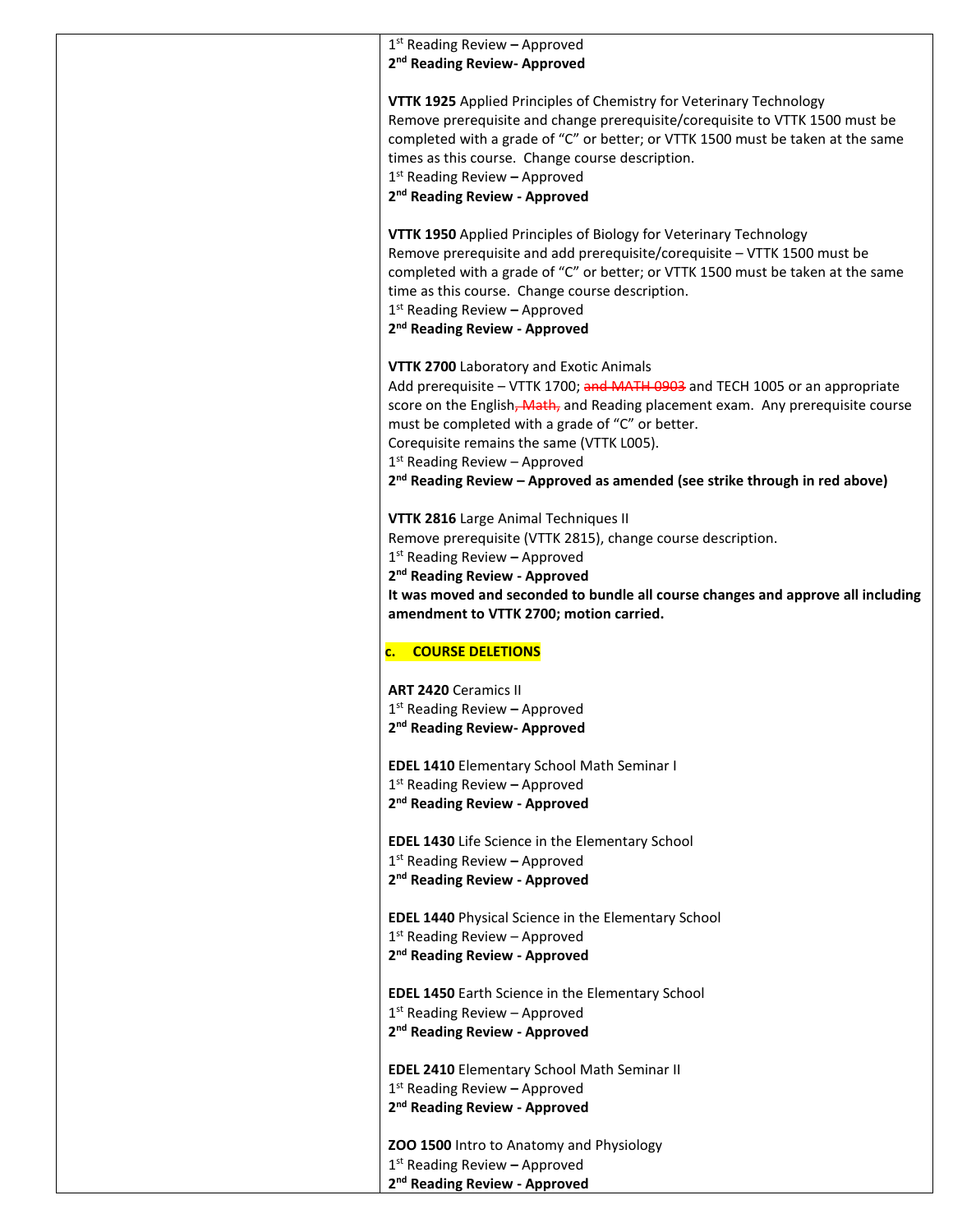|                                                                                          | It was moved and seconded to bundle and approve all course deletions as                                                                                                                                                                                                                                                                                                                                                                                                                                                                                                                                                                                                                                                                                                                                                                                                                                                                                                                                                                                                                                               |
|------------------------------------------------------------------------------------------|-----------------------------------------------------------------------------------------------------------------------------------------------------------------------------------------------------------------------------------------------------------------------------------------------------------------------------------------------------------------------------------------------------------------------------------------------------------------------------------------------------------------------------------------------------------------------------------------------------------------------------------------------------------------------------------------------------------------------------------------------------------------------------------------------------------------------------------------------------------------------------------------------------------------------------------------------------------------------------------------------------------------------------------------------------------------------------------------------------------------------|
|                                                                                          | presented; motion carried.                                                                                                                                                                                                                                                                                                                                                                                                                                                                                                                                                                                                                                                                                                                                                                                                                                                                                                                                                                                                                                                                                            |
|                                                                                          | <b>PROGRAM CHANGES</b><br>g.                                                                                                                                                                                                                                                                                                                                                                                                                                                                                                                                                                                                                                                                                                                                                                                                                                                                                                                                                                                                                                                                                          |
|                                                                                          | ART.AA<br>Remove ART 2420 from the list of Approved Art Electives and add ART 1000 and ART<br>2074 to the list of Approved Art Electives.<br>$1st$ Reading Review - Approved<br>2 <sup>nd</sup> Reading Review - Approved                                                                                                                                                                                                                                                                                                                                                                                                                                                                                                                                                                                                                                                                                                                                                                                                                                                                                             |
|                                                                                          | ELED.AA & EEDL.AA Education-Elementary and SCED.AA Education-Secondary<br>Change curriculum patterns.<br>$1st$ Reading Review – Approved<br>2 <sup>nd</sup> Reading Review - Approved<br>It was moved and seconded to bundle and approve all program changes as<br>presented; motion carried.                                                                                                                                                                                                                                                                                                                                                                                                                                                                                                                                                                                                                                                                                                                                                                                                                         |
| Credential Matrix - Update Tested Experience<br>Discussion & Review                      | The committee reviewed a draft Faculty Credential Requirements document that<br>may help to further define and clarify the faculty matrix to utilize tested<br>experience for some courses. The draft specifically addresses CTE courses that<br>could be transferred. More discussion will be needed on CTE experience<br>regarding general education courses. As the committee reviewed the draft,<br>several corrections were made. Heidi has also developed a credentialing<br>worksheet that will be included in all adjunct files. The worksheet includes the<br>year, major, minor specialization and institution for earned degrees; approved<br>courses; additional qualifications or tested experience counted toward credential;<br>and additional graduate hours counted toward credential. This worksheet will<br>enable a reviewer to be more consistent and efficient in reviewing credentials for<br>an adjunct instructor. The Nursing Faculty Requirements were also included.<br>Heidi asked the program directors/department heads to review with their faculty<br>and provide feedback to Heidi. |
| Other                                                                                    | Fall schedule clarification - after the Thanksgiving Break, some students may be<br>returning, faculty will return if they have students or things to complete. Let<br>Roger know if your students will be returning so he can alert Food Service and the<br>Residence Hall Director for meals and rooms.                                                                                                                                                                                                                                                                                                                                                                                                                                                                                                                                                                                                                                                                                                                                                                                                             |
| Information:<br>November 9, 2020 - Spring 2021 & Summer<br>2021 Open Registration Begins | <b>Other Announcements:</b><br>Midterm deficiencies went out via email to advisors this week.<br>$\bullet$<br>Submit Spring 2021 course schedule changes to Lynn no later than<br>$\bullet$<br>October 30th.<br>No changes were made to the Academic Calendar for Spring 2021.<br>٠<br>Wyoming Innovations Conference is virtual this year on November 5th<br>and $6th$ . Registration is \$25 – could be submitted to Professional<br>Development for payment. David Currie will be awarded the Master<br><b>Educator Award Innovative Educator of the Year Award for EWC.</b><br>Students now have the ability to reset their own password for MyEWC;<br>٠<br>however, there is a glitch-Computer Services is working on the problem.                                                                                                                                                                                                                                                                                                                                                                               |
| Next CLC Meeting - Thursday, November 5 at 12:00pm                                       |                                                                                                                                                                                                                                                                                                                                                                                                                                                                                                                                                                                                                                                                                                                                                                                                                                                                                                                                                                                                                                                                                                                       |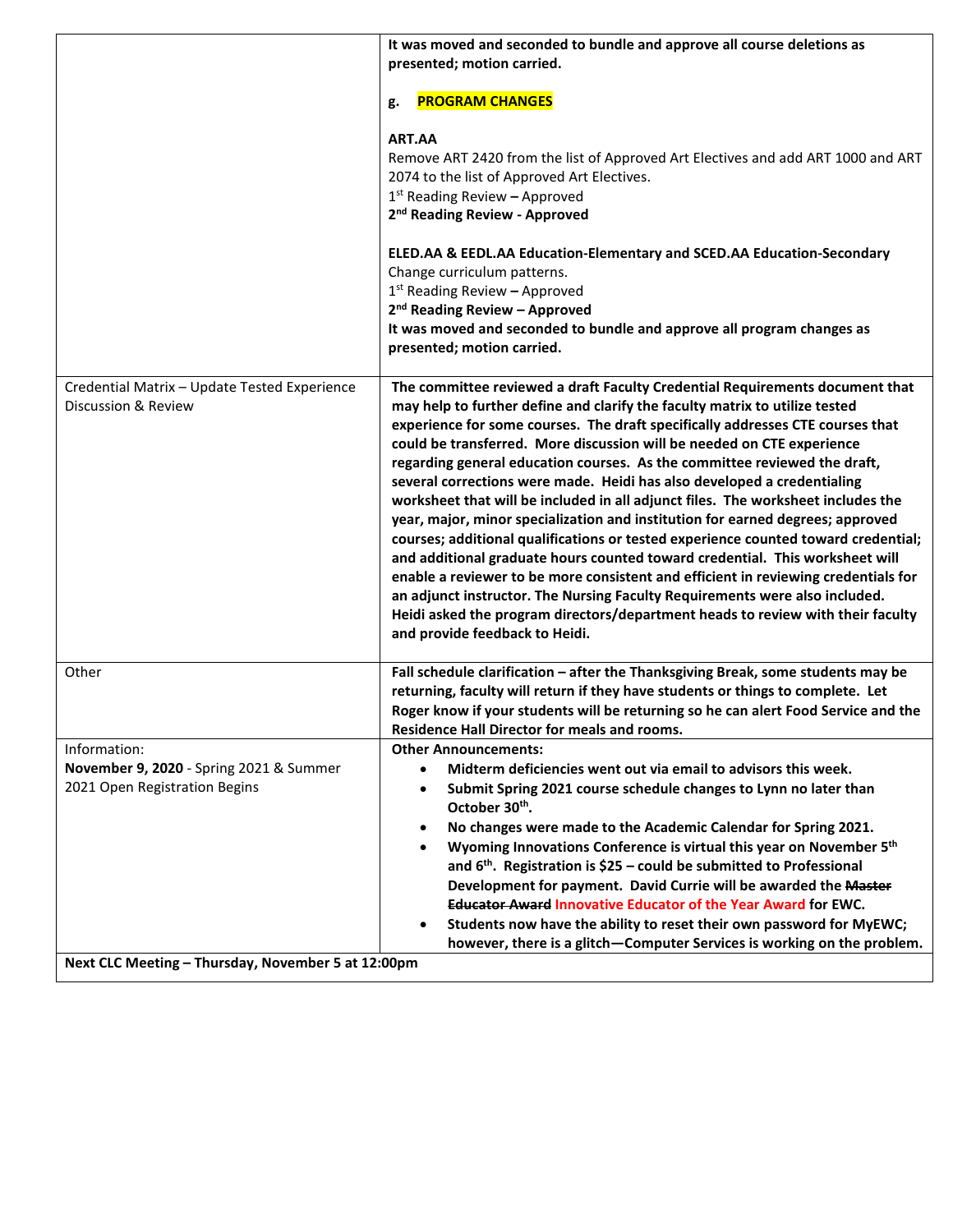### **Minutes**

#### **Thursday, November 12, 2020 12:00 p.m. – AC Conference Room, TEB 110, & ZOOM**

**Members:** Aaron Bahmer, Lynn Bedient, Ed Bittner, Christine Chesser, Casey Debus, Suzey Delger, Heidi Edmunds, Margaret Farley, Roger Humphrey, Jo Ellen Keigley, Sue Schmidt, Amy Smith, Kate Steinbock, Susan Stephenson, Monte Stokes, Sherri Warren, Gwen Yung

| AGENDA                                                                                                                                                                                                                                                                                                                                   | Action                                                                                                                                                                                                                                                                                                                                                                                                                                                                                                                                    |
|------------------------------------------------------------------------------------------------------------------------------------------------------------------------------------------------------------------------------------------------------------------------------------------------------------------------------------------|-------------------------------------------------------------------------------------------------------------------------------------------------------------------------------------------------------------------------------------------------------------------------------------------------------------------------------------------------------------------------------------------------------------------------------------------------------------------------------------------------------------------------------------------|
| Approve Minutes of October 22, 2020                                                                                                                                                                                                                                                                                                      | It was moved and seconded to approve the minutes for October 22, 2020 as<br>corrected; motion carried.                                                                                                                                                                                                                                                                                                                                                                                                                                    |
|                                                                                                                                                                                                                                                                                                                                          |                                                                                                                                                                                                                                                                                                                                                                                                                                                                                                                                           |
| Curriculum Review (attached)<br>a. New Course<br>b. Course Change<br><b>Course Deletion</b><br>C.<br>Course(s) No Longer Offered<br>d.<br>Proposed Course Fee<br>e.<br>f.<br>New Program<br>Program Change<br>g.<br>Program Deletion<br>h.<br>i.<br>New Distance Learning Course Offering<br>j.<br>2+2 Agreements<br>k.<br>Matrix Change | <b>NEW COURSES</b><br>а.<br><b>BIOL 2400</b> General Ecology, 3 credits<br>1 <sup>st</sup> Reading Review - Approved<br>BIOL 2410 Intro to Field Ecology, 2 credits<br>1 <sup>st</sup> Reading Review - Approved<br>It was moved and seconded to approve on 1st reading the BIOL 2400 and BIOL 2410<br>as presented; motion carried.<br><b>GUNS 1515 Stock Duplicating, 2 credits</b><br>1 <sup>st</sup> Reading Review - Approved<br><b>GUNS 1715</b> Advanced Stock Duplicating, 2 credits<br>1 <sup>st</sup> Reading Review - Approved |
|                                                                                                                                                                                                                                                                                                                                          | GUNS 1720 Color Cass Hardening, 2 credits<br>1 <sup>st</sup> Reading Review - Approved<br>It was moved and seconded to approve on 1st reading the GUNS 1515, GUNS 1715<br>and GUNS 1720 with clarification on GUNS 1720 title (Cass or Case); motion<br>carried.                                                                                                                                                                                                                                                                          |
|                                                                                                                                                                                                                                                                                                                                          | <b>COURSE CHANGES</b><br>b.                                                                                                                                                                                                                                                                                                                                                                                                                                                                                                               |
|                                                                                                                                                                                                                                                                                                                                          | Courses for realignment - CCNS - Batch 5<br>1 <sup>st</sup> Reading Review - Approved<br>It was moved and seconded to approve on 1 <sup>st</sup> reading the course changes for<br>realignment as presented; motion carried.                                                                                                                                                                                                                                                                                                              |
|                                                                                                                                                                                                                                                                                                                                          | <b>GUNS 1515 Firearms Machine Shop II</b>                                                                                                                                                                                                                                                                                                                                                                                                                                                                                                 |
|                                                                                                                                                                                                                                                                                                                                          | Change course number to 2500                                                                                                                                                                                                                                                                                                                                                                                                                                                                                                              |
|                                                                                                                                                                                                                                                                                                                                          | 1 <sup>st</sup> Reading Review - Approved                                                                                                                                                                                                                                                                                                                                                                                                                                                                                                 |
|                                                                                                                                                                                                                                                                                                                                          | <b>GUNS 1525</b> Custom Gunmaking<br>Change course number to 2525<br>1st Reading Review - Approved                                                                                                                                                                                                                                                                                                                                                                                                                                        |
|                                                                                                                                                                                                                                                                                                                                          | <b>GUNS 1530 Gunstock Checkering</b><br>Change course number to 1730<br>1st Reading Review - Approved                                                                                                                                                                                                                                                                                                                                                                                                                                     |
|                                                                                                                                                                                                                                                                                                                                          | <b>GUNS 1535 Advanced Gunstock Checkering</b><br>Change course number to 2730<br>1 <sup>st</sup> Reading Review - Approved                                                                                                                                                                                                                                                                                                                                                                                                                |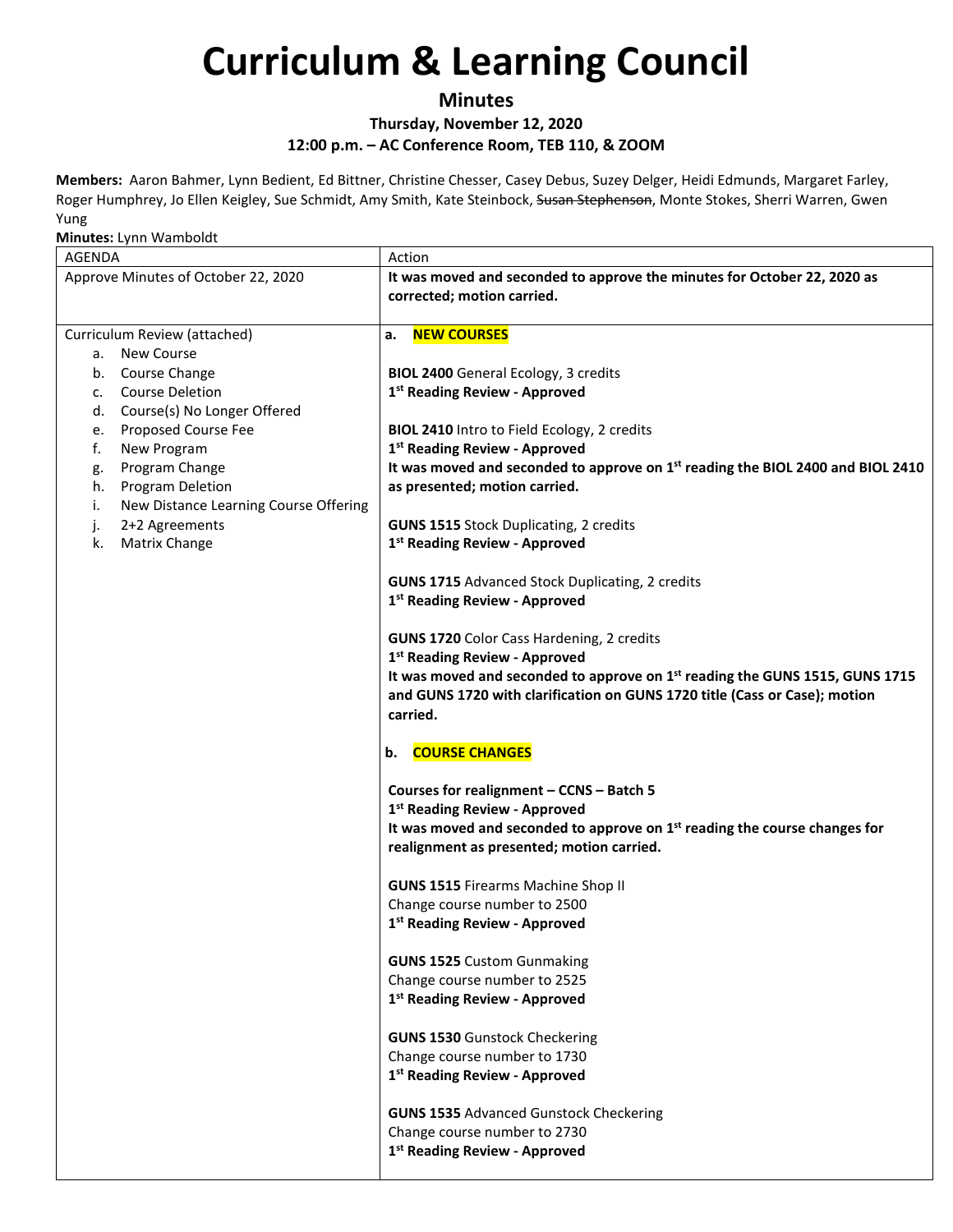**GUNS 1550** Firearms Repair and Restoration Change course number to 2505 **1st Reading Review - Approved**

**GUNS 1600** Firearms Conversion Change course number to 1525 **1st Reading Review - Approved**

**GUNS 1650** Firearms Metal Finishing Change course number to 2550 **1st Reading Review - Approved**

**GUNS 1705** Advanced Knifemaking Change course number to 2700 **1st Reading Review - Approved It was moved and seconded to approve on 1st reading the course changes for GUNS 1515, 1525, 1530, 1535, 1550, 1600, 1650, and 1705 as presented; motion carried.**

**MATH 0930** Intermediate Algebra Change course description **1st Reading Review - Approved**

**STAT 2050** Fundamentals of Statistics Change course description **1st Reading Review - Approved It was moved and seconded to approve on 1st reading the course changes for MATH 0930 and STAT 2050 as presented; motion carried.**

#### **c. COURSE DELETIONS**

**ANSC 2615** Anatomy and Physiology of Domestic Animals I/II **1st Reading Review – Approved It was moved and seconded to approve on 1st reading the course deletion for ANSC 2615 as presented; motion carried.**

#### **g. PROGRAM CHANGES**

#### **BIOL.AS**

Change curriculum pattern and add a listing of approved electives.

**ADD Wildlife and Fisheries Biology and Management as an Option under BIOL.AS 1st Reading Review – Approved**

**It was moved and seconded to approve on 1st reading the program changes for BIOL.AS and adding Wildlife and Fisheries Biology and Management as an Option under the BIOL.AS program as presented; motion carried.**

#### **GUNS.AAS**

Change curriculum pattern, add new courses, changed course numbers **1st Reading Review – Approved**

**It was moved and seconded to approve on 1st reading the program changes for GUNS.AAS as presented; motion carried.**

#### **h. PROGRAM DELETIONS**

**STAT.AS – Statistics 1st Reading Review – Approved**

**WILD.AS – Wildlife and Fisheries Biology and Management 1st Reading Review – Approved**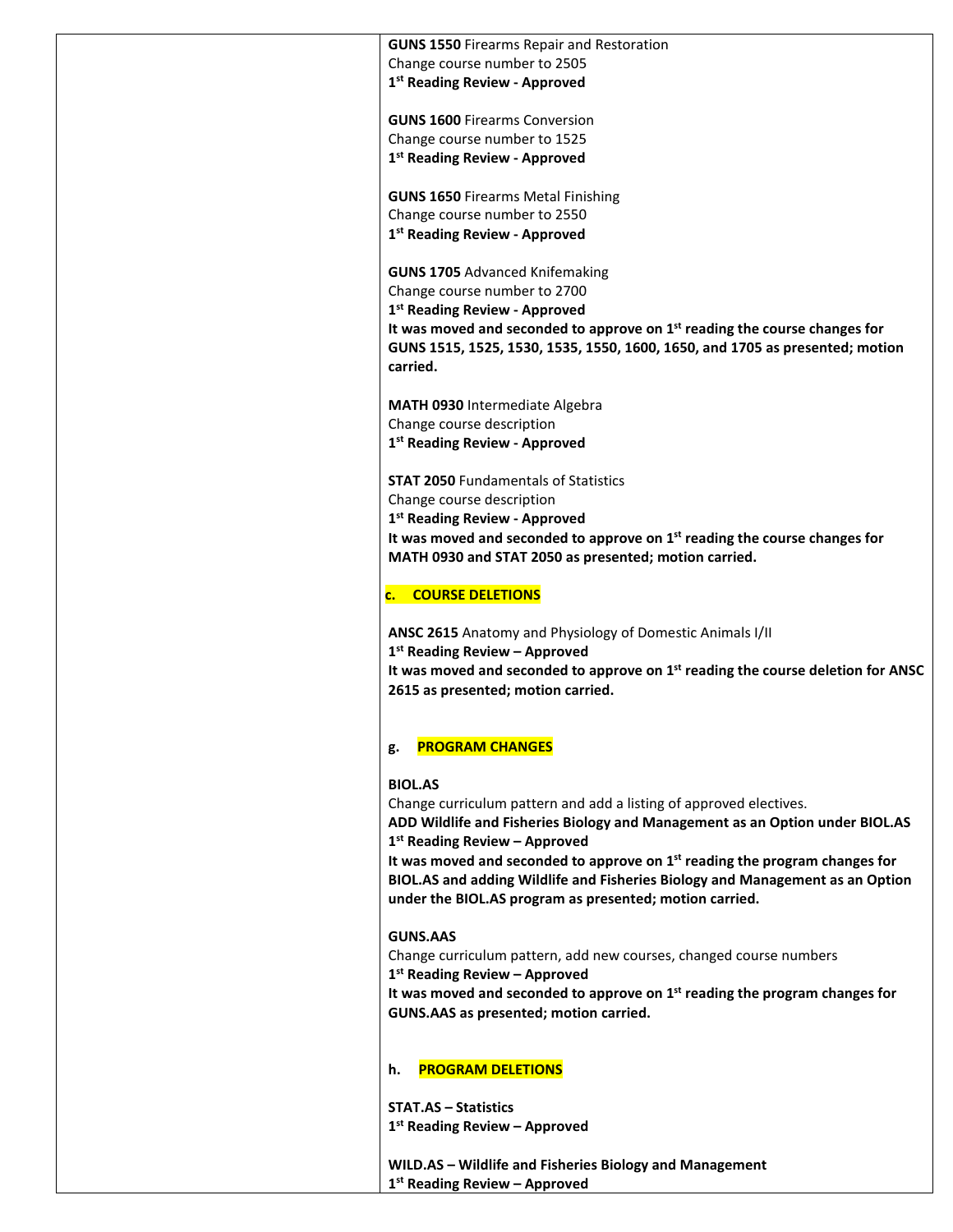|                                                                                                                                                                                         | It was moved and seconded to approve on $1st$ reading the program deletions for<br>STAT.AS and WILD.AS as presented; motion carried.                                                                                                                                                                                                                                                                                                                                                                                                                                                                                                                                                                                                                                                          |
|-----------------------------------------------------------------------------------------------------------------------------------------------------------------------------------------|-----------------------------------------------------------------------------------------------------------------------------------------------------------------------------------------------------------------------------------------------------------------------------------------------------------------------------------------------------------------------------------------------------------------------------------------------------------------------------------------------------------------------------------------------------------------------------------------------------------------------------------------------------------------------------------------------------------------------------------------------------------------------------------------------|
| Waive exit exam for Fall 2020 graduates to<br>allow time to implement the Peregrine exam<br>Forwarded recommendation from the<br><b>Outcomes Assessment Committee</b>                   | The Outcomes Assessment Committee approved recommending waiving the exit<br>exam for Fall 2020 graduates to allow time for the committee to implement the<br>Peregrine exam for Spring 2021 graduates. The MOU with Peregrine needs to be<br>signed and the topics/questions chosen for the exam. The exam is for AA and AS<br>degrees only. There were some concerns expressed regarding HLC requirements;<br>however, since the entire outcomes assessment process is being updated and this<br>has been communicated to HLC through the Quality Assurance Evaluation there<br>should not be a concern as long as the exam is implemented soon (Spring 2021).<br>It was moved and seconded to waive the outcomes exam for Fall 2020 graduates<br>in the AA and AS programs; motion carried. |
| <b>Faculty Credential Draft</b>                                                                                                                                                         | An updated draft (PDF version from Aaron) was presented for review - edits were<br>mostly formatting and breaking out the tested experience for CTE or Other Non-<br>general Education Course Faculty and for General Education Course Faculty.<br>1 <sup>st</sup> Reading Review - Approved<br>It was moved and seconded to approve on 1 <sup>st</sup> reading the PDF draft (from Aaron);<br>motion carried.<br>Upon final approval, this draft will be taken to the Leadership Team as an<br><b>Administrative Rule.</b>                                                                                                                                                                                                                                                                   |
| Spring Start Up                                                                                                                                                                         | Heidi asked for ideas and preferences for the spring semester startup plan by<br>Wednesday of next week (November 18, 2020). She cautioned that if ideas<br>included not holding spring break, the academic calendar would need to be<br>resubmitted to the EWC Board of Trustees for approval and this change could<br>impact Financial Aid. If spring break is eliminated, HLC would also need to be<br>notified of any changes to the academic calendar. CTE and Ag programs would<br>prefer face-to-face courses and start on the established semester start date.                                                                                                                                                                                                                        |
| <b>Outcomes Assessment Report</b>                                                                                                                                                       | Amy reported that the Outcomes Assessment Committee is working on<br>assessment processes including an assessment plan that will include a transition<br>year of planning in lieu of turning in program assessments for the spring.                                                                                                                                                                                                                                                                                                                                                                                                                                                                                                                                                           |
| <b>Distance Learning Report</b><br><b>Distance Learning Satisfaction Survey</b><br>Results<br>Selection Process for Innovative<br>$\bullet$<br><b>Educator of the Year - Discussion</b> | Aaron presented the Distance Learning Satisfaction Survey Results-the first<br>results since 2016. Highlights from the report included a 70.2% response rate<br>(278/396), Canvas Participation Frequency - 45% multiple times/days, 63%<br>reported easy access from home page for all classes, 44.6% overall satisfaction<br>with Distance Classes, and best experience/least favorite experience excerpts.<br>Aaron would recommend that this survey not end in just a report but that some<br>action be taken on the report findings.<br>Aaron also presented a draft process for the nomination and selection of the EWC                                                                                                                                                                 |
|                                                                                                                                                                                         | Innovative Educator of the Year. Questions can be sent to Aaron and it will be<br>added to the next meeting agenda for approval.                                                                                                                                                                                                                                                                                                                                                                                                                                                                                                                                                                                                                                                              |
| Information:<br>December 14-15 - In-Service Activities<br>Refresher Training on CATs - TBA<br>$\bullet$<br>Other?<br>$\bullet$<br>December 15 - Grades due by Noon                      | Check out the EWC website for the Veteran's Day Video! It is Awesome!                                                                                                                                                                                                                                                                                                                                                                                                                                                                                                                                                                                                                                                                                                                         |
|                                                                                                                                                                                         |                                                                                                                                                                                                                                                                                                                                                                                                                                                                                                                                                                                                                                                                                                                                                                                               |
| Next CLC Meeting - Thursday, December 3 at 12:00pm                                                                                                                                      |                                                                                                                                                                                                                                                                                                                                                                                                                                                                                                                                                                                                                                                                                                                                                                                               |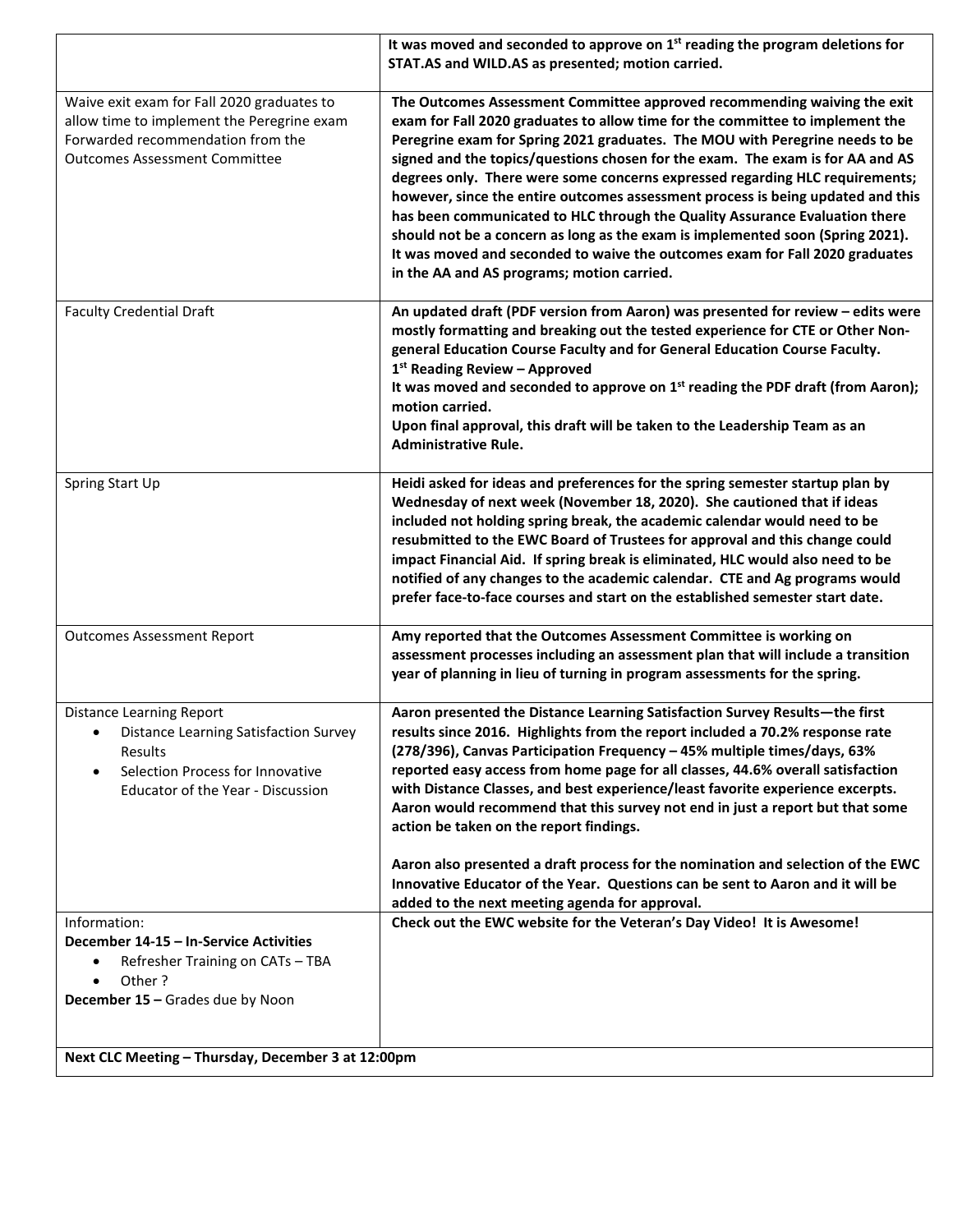### **Minutes**

**Thursday, December 3, 2020 and Friday, December 11, 2020 12:00 p.m. – ZOOM & 1:00 p.m.**

**Members:** Aaron Bahmer, Lynn Bedient, Ed Bittner (12/3 only), Christine Chesser, Casey Debus, Suzey Delger, Margaret Farley, Roger Humphrey, Jo Ellen Keigley (12/3 only), Sue Schmidt, Amy Smith, Kate Steinbock (12/3 only), Susan Stephenson (12/11 only), Monte Stokes, Sherri Warren (12/3 only), Gwen Yung

| AGENDA                                      | Action                                                                                                                                                                  |
|---------------------------------------------|-------------------------------------------------------------------------------------------------------------------------------------------------------------------------|
| Approve Minutes of November 12, 2020        | It was moved and seconded to approve the minutes for November 12, 2020 as<br>presented; motion carried.                                                                 |
| Curriculum Review (attached)                | <b>NEW COURSES</b><br>а.                                                                                                                                                |
| a. New Course                               |                                                                                                                                                                         |
| b. Course Change                            | <b>BIOL 2400</b> General Ecology, 3 credits                                                                                                                             |
| <b>Course Deletion</b><br>c.                | 1 <sup>st</sup> Reading Review - Approved                                                                                                                               |
| d. Course(s) No Longer Offered              | 2 <sup>nd</sup> Reading Review - Approved                                                                                                                               |
| Proposed Course Fee<br>e.                   |                                                                                                                                                                         |
| f.<br>New Program                           | BIOL 2410 Intro to Field Ecology, 2 credits                                                                                                                             |
| Program Change<br>g.                        | 1 <sup>st</sup> Reading Review - Approved                                                                                                                               |
| <b>Program Deletion</b><br>h.               | 2 <sup>nd</sup> Reading Review - Approved                                                                                                                               |
| New Distance Learning Course Offering<br>i. |                                                                                                                                                                         |
| 2+2 Agreements<br>j.                        | <b>GUNS 1515 Stock Duplicating, 2 credits</b>                                                                                                                           |
| Matrix Change<br>k.                         | 1 <sup>st</sup> Reading Review - Approved<br>2 <sup>nd</sup> Reading Review - Approved                                                                                  |
|                                             |                                                                                                                                                                         |
|                                             | <b>GUNS 1715</b> Advanced Stock Duplicating, 2 credits                                                                                                                  |
|                                             | 1 <sup>st</sup> Reading Review - Approved                                                                                                                               |
|                                             | 2 <sup>nd</sup> Reading Review - Approved                                                                                                                               |
|                                             |                                                                                                                                                                         |
|                                             | GUNS 1720 Color Cass Case Hardening, 2 credits                                                                                                                          |
|                                             | 1 <sup>st</sup> Reading Review - Approved                                                                                                                               |
|                                             | 2 <sup>nd</sup> Reading Review - Approved                                                                                                                               |
|                                             | It was moved and seconded to approve all new courses including BIOL 2400, BIOL<br>2410, GUNS 1515, GUNS 1715, and GUNS 1720 on 2 <sup>nd</sup> reading; motion carried. |
|                                             | <b>COURSE CHANGES</b><br>b.                                                                                                                                             |
|                                             | The meeting was interrupted due to loss of Internet and reconvened on Friday,<br>December 11, 2020 at 1:00 p.m. via ZOOM.                                               |
|                                             | Courses for realignment - CCNS - Batch 5                                                                                                                                |
|                                             | $1st$ Reading Review - Approved                                                                                                                                         |
|                                             | 2 <sup>nd</sup> Reading Review - Approved                                                                                                                               |
|                                             |                                                                                                                                                                         |
|                                             | Courses for realignment - CCNS - Batch 6                                                                                                                                |
|                                             | 1st Reading Review - Approved                                                                                                                                           |
|                                             | It was moved and seconded to approve on $2^{nd}$ reading the CCNS - Batch 5 and on<br>$1st$ reading the CCNS - Batch 6; motion carried.                                 |
|                                             |                                                                                                                                                                         |
|                                             | <b>GUNS 1515 Firearms Machine Shop II</b>                                                                                                                               |
|                                             | Change course number to 2500                                                                                                                                            |
|                                             | 1 <sup>st</sup> Reading Review - Approved                                                                                                                               |
|                                             | 2 <sup>nd</sup> Reading Review - Approved                                                                                                                               |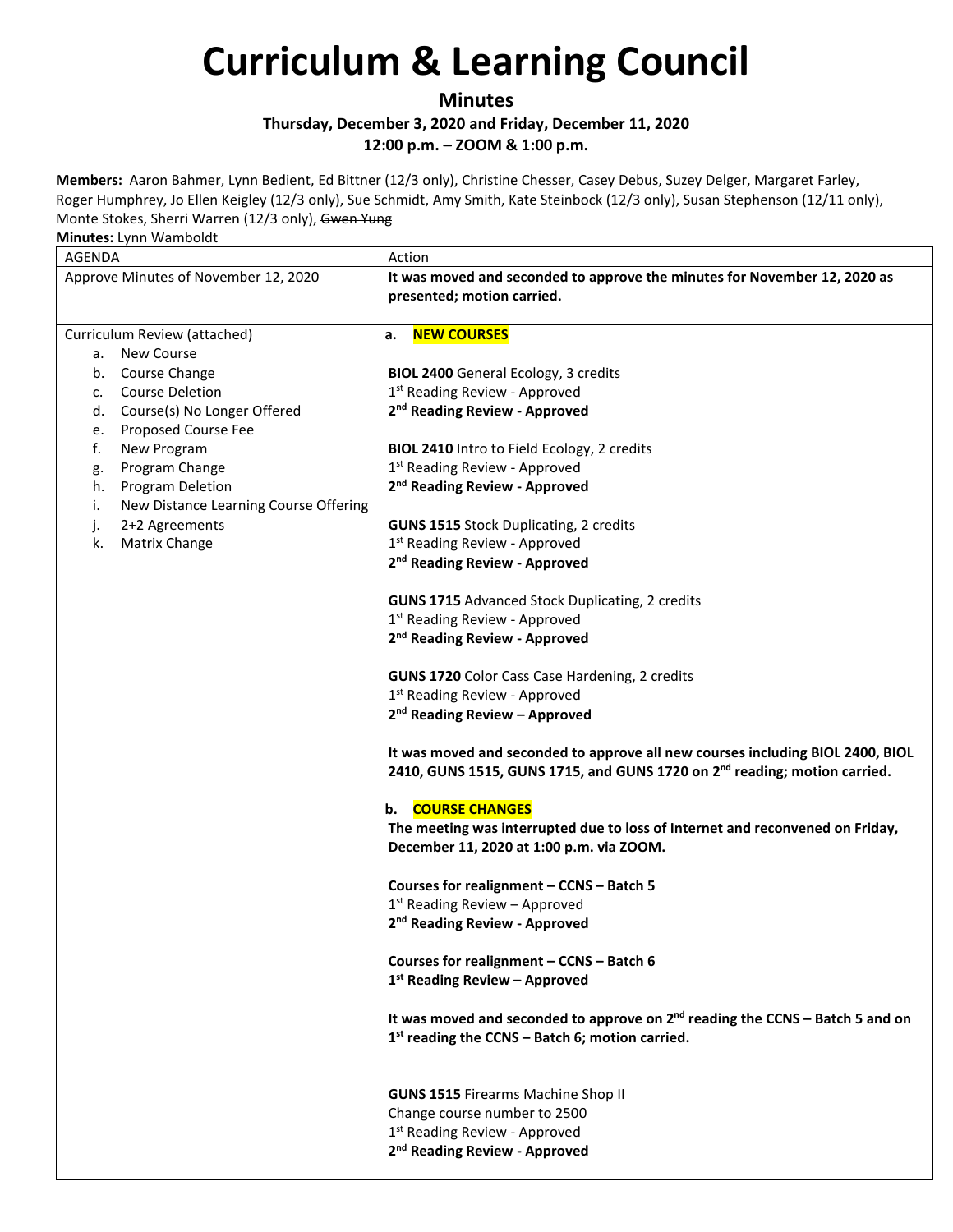**GUNS 1525** Custom Gunmaking Change course number to 2525 1st Reading Review - Approved **2nd Reading Review - Approved**

**GUNS 1530** Gunstock Checkering Change course number to 1730 1<sup>st</sup> Reading Review - Approved **2nd Reading Review - Approved**

**GUNS 1535** Advanced Gunstock Checkering Change course number to 2730 1<sup>st</sup> Reading Review - Approved **2nd Reading Review - Approved**

**GUNS 1550** Firearms Repair and Restoration Change course number to 2505 1st Reading Review - Approved **2nd Reading Review - Approved**

**GUNS 1600** Firearms Conversion Change course number to 1525 1<sup>st</sup> Reading Review - Approved **2nd Reading Review - Approved**

**GUNS 1650** Firearms Metal Finishing Change course number to 2550 1st Reading Review - Approved **2nd Reading Review - Approved**

**GUNS 1705** Advanced Knifemaking Change course number to 2700 1<sup>st</sup> Reading Review - Approved **2nd Reading Review – Approved**

**It was moved and seconded to approve all course changes for GUNS 1515, GUNS 1525, GUNS 1530, GUNS 1535, GUNS 1550, GUNS 1600, GUNS 1650, and GUNS 1705 on 2nd reading; motion carried.**

**MATH 0930** Intermediate Algebra Change course description 1<sup>st</sup> Reading Review - Approved **2nd Reading Review - Approved**

**STAT 2050** Fundamentals of Statistics Change course description 1<sup>st</sup> Reading Review - Approved **2nd Reading Review – Approved**

**It was moved and seconded to approve course changes for MATH 0930 and STAT 2050 on 2nd reading; motion carried.**

#### **c. COURSE DELETIONS**

**ANSC 2615** Anatomy and Physiology of Domestic Animals I/II 1<sup>st</sup> Reading Review - Approved **2nd Reading Review – Approved**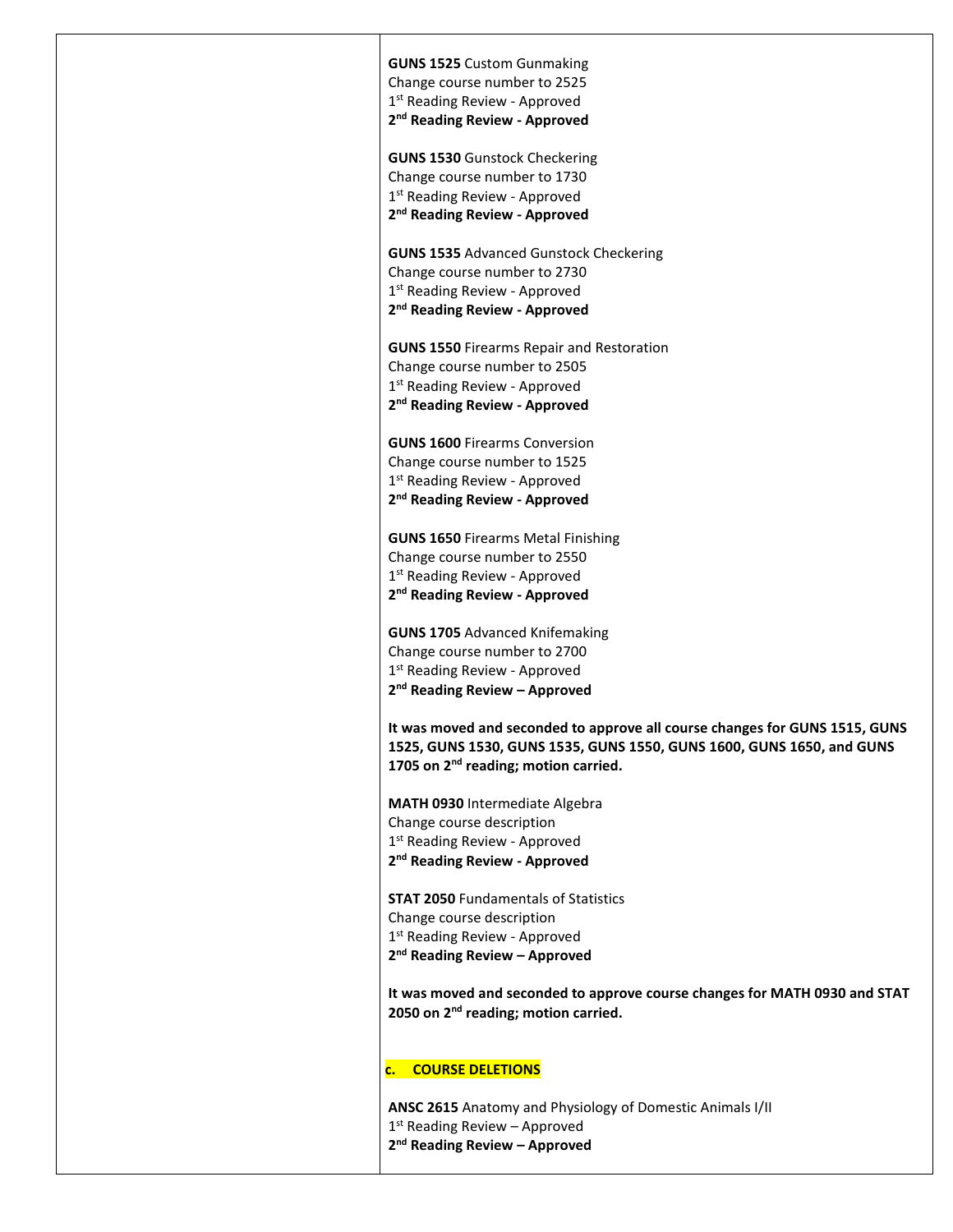**It was moved and seconded to approve course deletion for ANSC 2615 on 2nd reading; motion carried.**

**ENTK 1510** Drafting I **1st Reading Review - Approved**

**PEAC 1040** Trap Shooting I **1st Reading Review - Approved**

**PEAC 1044** Trap, Skeet, and Sporting Clays **1st Reading Review - Approved**

**SAFE 1510** Industrial Safety **1st Reading Review – Approved**

**It was moved and seconded to approve course deletions for ENTK 1510, PEAC 1040, PEAC 1044, and SAFE 1510 on 1st reading; motion carried. These courses were recommended for deletion after discussions with the CCNS department meetings. Margaret noted that the Gunsmithing program would like to have a PE course for their program such as the PEAC 1040. The program would need to come up with a new course number for a Trap Shooting course as the current course number is being used by the other WY colleges as an entirely different PE course.**

#### **e. PROPOSED COURSE FEE (CHANGE of COURSE FEE)**

**HLTK/NRST 1510** Nurse Assistant/Nursing Assistant **1st Reading Review – Approved**

**It was moved and seconded to approve the \$30 increase to the course fee for HLTK/NRST 1510 on 1st reading; motion carried.**

#### **g. PROGRAM CHANGES**

#### **BIOL.AS**

Change curriculum pattern and add a listing of approved electives. **ADD Wildlife and Fisheries Biology and Management as an Option under BIOL.AS** 1<sup>st</sup> Reading Review - Approved **2nd Reading Review - Approved**

#### **GUNS.AAS**

Change curriculum pattern, add new courses, changed course numbers 1<sup>st</sup> Reading Review - Approved

**2nd Reading Review – Approved**

**It was moved and seconded to approve changes to the BIOL.AS and GUNS.AAS programs on 2nd reading; motion carried.**

**Agenda addition:**

**SOSC.AA – Social Science**

Add Criminal Justice and Human Services options to the SOSC.AA program, change program description, change curriculum pattern **1st Reading Review – Approved**

**It was moved and seconded to add the program changes for SOSC.AA to the agenda and to approve changes on 1st reading; motion carried.**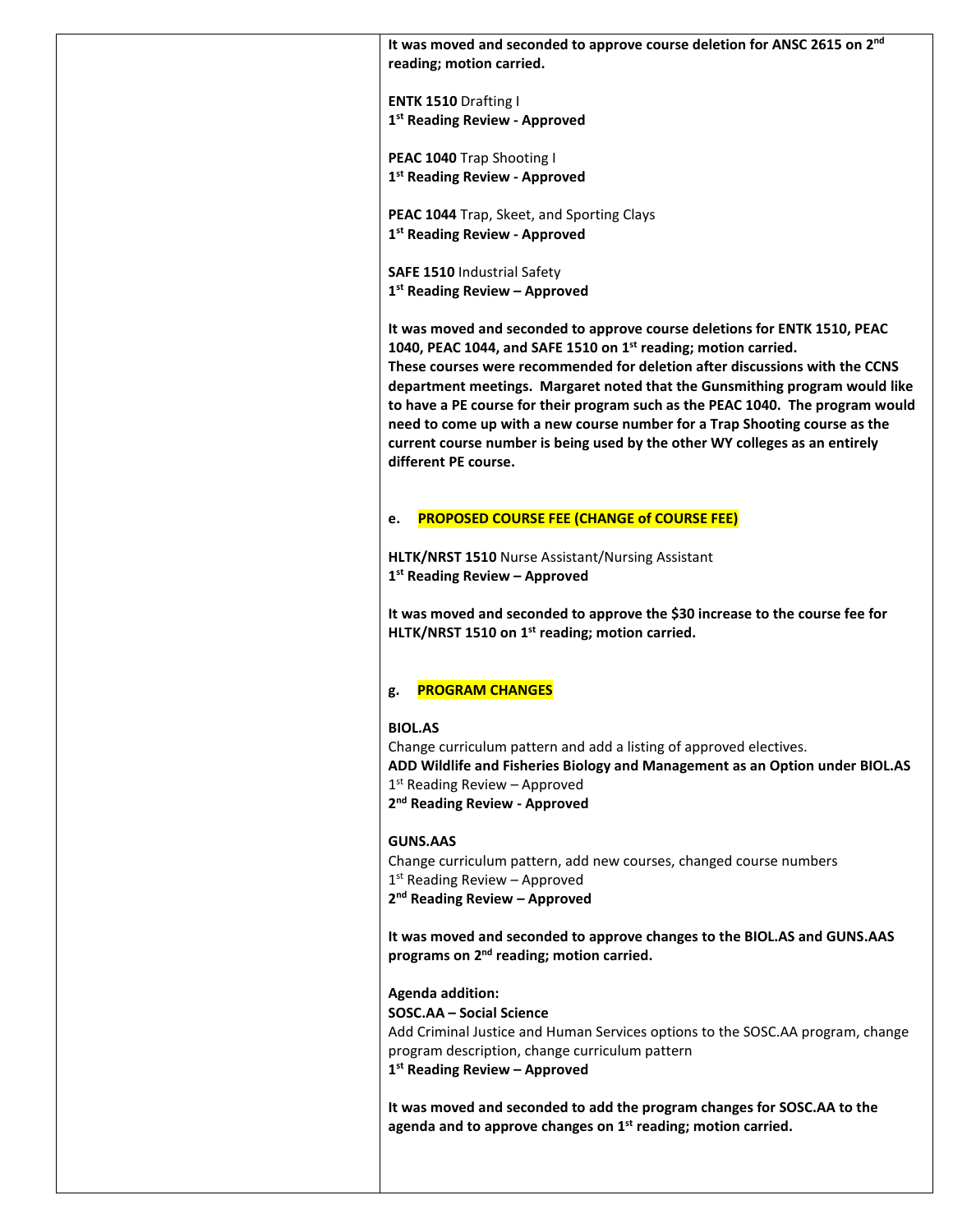|                                                                     | h.<br><b>PROGRAM DELETIONS</b>                                                                                                                                   |
|---------------------------------------------------------------------|------------------------------------------------------------------------------------------------------------------------------------------------------------------|
|                                                                     | <b>STAT.AS - Statistics</b>                                                                                                                                      |
|                                                                     | $1st$ Reading Review - Approved                                                                                                                                  |
|                                                                     | 2 <sup>nd</sup> Reading Review - Approved                                                                                                                        |
|                                                                     |                                                                                                                                                                  |
|                                                                     | WILD.AS - Wildlife and Fisheries Biology and Management<br>$1st$ Reading Review - Approved                                                                       |
|                                                                     | 2 <sup>nd</sup> Reading Review - Approved                                                                                                                        |
|                                                                     |                                                                                                                                                                  |
|                                                                     | It was moved and seconded to approve program deletions for STAT.AS and                                                                                           |
|                                                                     | WILD.AS on 2 <sup>nd</sup> reading; motion carried.                                                                                                              |
|                                                                     | <b>Agenda addition:</b>                                                                                                                                          |
|                                                                     | <b>CRMJ.AA - Criminal Justice</b>                                                                                                                                |
|                                                                     | 1st Reading Review - Approved                                                                                                                                    |
|                                                                     |                                                                                                                                                                  |
|                                                                     | <b>HMSV.AA - Human Services</b><br>1st Reading Review - Approved                                                                                                 |
|                                                                     |                                                                                                                                                                  |
|                                                                     | It was moved and seconded to add the program deletions for CRMJ.AA and                                                                                           |
|                                                                     | HMSV.AA to the agenda and to approve on 1 <sup>st</sup> reading; motion carried.                                                                                 |
|                                                                     | Will need student impact information for these two programs to know if these will                                                                                |
|                                                                     | need to be taught out or not for the 2 <sup>nd</sup> reading review.                                                                                             |
|                                                                     |                                                                                                                                                                  |
| <b>Faculty Credential Draft</b>                                     | $1st$ Reading Review – Approved                                                                                                                                  |
|                                                                     | 2 <sup>nd</sup> Reading Review - Bring back corrections for 2 <sup>nd</sup> reading review                                                                       |
|                                                                     | It was moved and seconded to bring back the Faculty Credential Draft with                                                                                        |
|                                                                     | suggested corrections for 2 <sup>nd</sup> reading review; motion carried.                                                                                        |
|                                                                     |                                                                                                                                                                  |
|                                                                     | 1st Reading Review - Approved                                                                                                                                    |
| <b>Distance Learning Report</b><br>Selection Process for Innovative |                                                                                                                                                                  |
| <b>Educator of the Year - Review</b>                                | It was moved and seconded to approve the selection process for the Innovative                                                                                    |
|                                                                     | Educator of the Year on 1 <sup>st</sup> reading; motion carried.                                                                                                 |
|                                                                     |                                                                                                                                                                  |
|                                                                     | It was reported that the Distance Learning Taskforce has not completed their<br>tasks at this time.                                                              |
|                                                                     |                                                                                                                                                                  |
| Information:                                                        | The In-service draft agenda is being developed and will be sent out before the                                                                                   |
| December 14-15 - In-Service Activities                              | holiday break.                                                                                                                                                   |
| Refresher Training on CATs - TBA<br>$\bullet$                       |                                                                                                                                                                  |
| December 15 - Grades due by Noon                                    | A refresher training on CATs will be presented sometime on the Monday following<br>fall finals. Those who have not completed a CAT will be invited to attend the |
|                                                                     | training.                                                                                                                                                        |
|                                                                     |                                                                                                                                                                  |
|                                                                     | Next CLC Meeting - TBA The next CLC meeting will be sometime later in January 2021 or early February 2021.                                                       |

 $\overline{\phantom{a}}$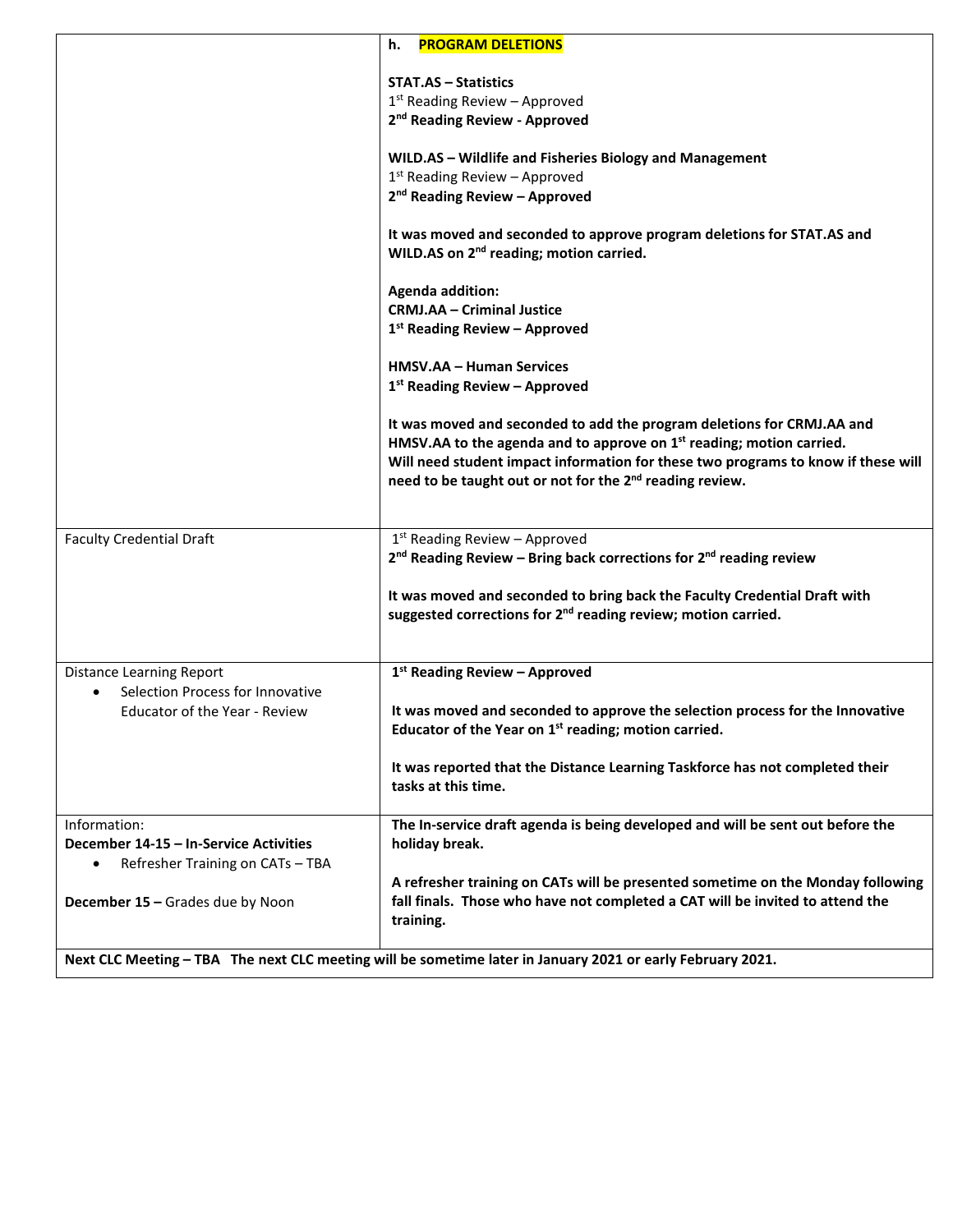**Minutes**

**Thursday, February 4, 2021**

**2:00 p.m. – ZOOM** 

**Members:** Aaron Bahmer, Lynn Bedient, Ed Bittner, Donna Charron, Casey Debus, Suzey Delger, Margaret Farley, Roger Humphrey, Jo Ellen Keigley, Sue Schmidt, Amy Smith, Kate Steinbock, Susan Stephenson, Monte Stokes, Sherri Warren, Gwen Yung **Minutes:** Lynn Wamboldt

| AGENDA                                      | Action                                                                                                      |
|---------------------------------------------|-------------------------------------------------------------------------------------------------------------|
| Approve Minutes of December 3 & 11, 2020    | It was moved and seconded to approve the minutes for December 3 & 11, 2020 as<br>presented; motion carried. |
| Curriculum Review (attached)                | <b>NEW COURSES</b><br>a.                                                                                    |
| <b>New Course</b>                           |                                                                                                             |
| а.                                          |                                                                                                             |
| Course Change<br>b.                         | MATH 1409 - College Algebra Workshop 1 credit                                                               |
| <b>Course Deletion</b><br>c.                | 1 <sup>st</sup> Reading Review - Approved                                                                   |
| Course(s) No Longer Offered<br>d.           | It was moved and seconded to approve MATH 1409 on 1 <sup>st</sup> Reading; motion carried.                  |
| Proposed Course Fee<br>e.                   | Discussion included phasing out Block sections of MATH 0920 and 0930 in                                     |
| f.<br>New Program                           | 2022/2023, and what placement score would be used for the cut off. The                                      |
| Program Change<br>g.                        | placement score for MATH 0930 will be used as the cut off score.                                            |
| Program Deletion<br>h.                      |                                                                                                             |
| Program Learning Outcomes (PLOs)<br>i.      | PEAT 1000 Varsity I: 1 credit                                                                               |
| New Distance Learning Course Offering<br>j. | 1 <sup>st</sup> Reading Review - Approved                                                                   |
| 2+2 Agreements<br>k.                        |                                                                                                             |
| Matrix Change<br>Ι.                         | PEAT 1005 Varsity II: 1 credit                                                                              |
|                                             | 1st Reading Review - Approved                                                                               |
|                                             |                                                                                                             |
|                                             |                                                                                                             |
|                                             | PEAT 2000 Varsity III: 1 credit                                                                             |
|                                             | 1st Reading Review - Approved                                                                               |
|                                             | PEAT 2005 Varsity IV: 1 credit                                                                              |
|                                             | 1st Reading Review - Approved                                                                               |
|                                             | It was moved and seconded to bundle and approve PEAT 1000, PEAT 1005, PEAT                                  |
|                                             | 2000, and PEAT 2005 on 1st Reading; motion carried.                                                         |
|                                             |                                                                                                             |
|                                             | <b>COURSE CHANGES</b><br>b.                                                                                 |
|                                             | Courses for realignment - CCNS - Batch 6                                                                    |
|                                             | $1st$ Reading Review - Approved                                                                             |
|                                             | 2 <sup>nd</sup> Reading Review - Approved                                                                   |
|                                             | It was moved and seconded to approve Batch 6 on 2 <sup>nd</sup> Reading; motion carried.                    |
|                                             |                                                                                                             |
|                                             | Courses for realignment - CCNS - Batch 7                                                                    |
|                                             | $1st$ Reading Review – Approved with changes                                                                |
|                                             | It was moved and seconded to approve on $1^{st}$ Reading Batch 7 with changes                               |
|                                             | including title change for ENGL 2420 to Literary Genres: motion carried.                                    |
|                                             | Discussion included if we should change the SPPA 1050 Beginning Sign Language to                            |
|                                             |                                                                                                             |
|                                             | ASL 1010 American Sign Language or delete the course. If we keep the course, it                             |
|                                             | will need to be revised to align with the other WY Community Colleges' courses                              |
|                                             | including a change in credit hours and submission to transfer to UW. Consensus                              |
|                                             | was to recommend deleting the course.                                                                       |
|                                             | <b>EDEL 2280 Literature for Children</b>                                                                    |
|                                             | Change course description and add prerequisite                                                              |
|                                             |                                                                                                             |
|                                             | 1 <sup>st</sup> Reading Review - Approved                                                                   |
|                                             | It was moved and seconded to approve course changes for EDEL 2280 on 1st                                    |
|                                             | Reading; motion carried.                                                                                    |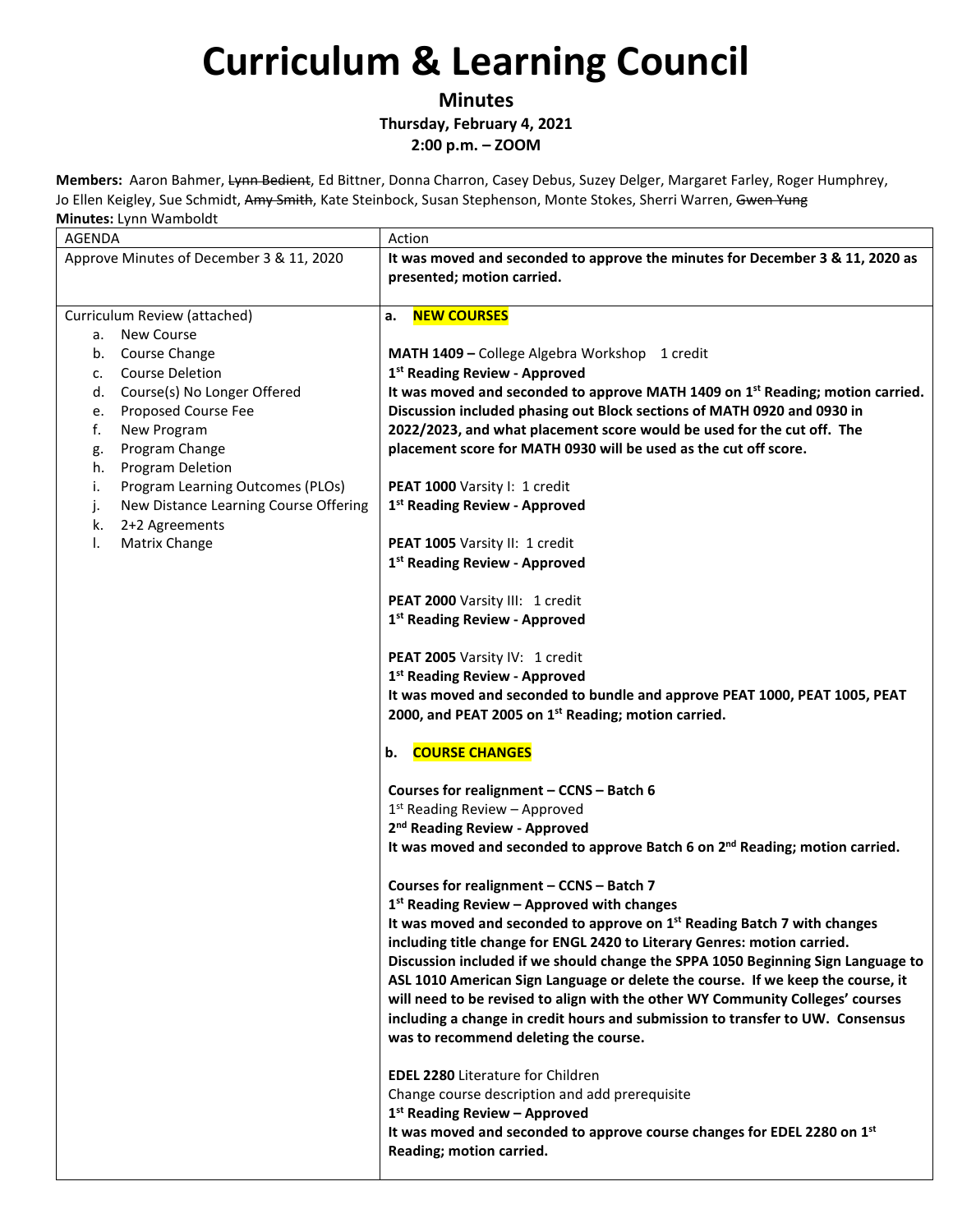| All MATH Courses & STAT 2050<br>Change prerequisite wording<br>$1st$ Reading Review – Approved<br>It was moved and seconded to approve course changes for all MATH courses and<br>STAT 2050 on 1st Reading; motion carried.                                                                                                                                                                                                                                                                                                                                                                                                                                                                                             |
|-------------------------------------------------------------------------------------------------------------------------------------------------------------------------------------------------------------------------------------------------------------------------------------------------------------------------------------------------------------------------------------------------------------------------------------------------------------------------------------------------------------------------------------------------------------------------------------------------------------------------------------------------------------------------------------------------------------------------|
| <b>COURSE DELETIONS</b><br>c.                                                                                                                                                                                                                                                                                                                                                                                                                                                                                                                                                                                                                                                                                           |
| <b>ENTK 1510 Drafting I</b><br>$1st$ Reading Review – Approved<br>2 <sup>nd</sup> Reading Review - Approved                                                                                                                                                                                                                                                                                                                                                                                                                                                                                                                                                                                                             |
| PEAC 1040 Trap Shooting I<br>$1st$ Reading Review – Approved<br>2 <sup>nd</sup> Reading Review - Approved                                                                                                                                                                                                                                                                                                                                                                                                                                                                                                                                                                                                               |
| <b>PEAC 1044 Trap, Skeet, and Sporting Clays</b><br>$1st$ Reading Review – Approved<br>2 <sup>nd</sup> Reading Review - Approved                                                                                                                                                                                                                                                                                                                                                                                                                                                                                                                                                                                        |
| <b>SAFE 1510 Industrial Safety</b><br>$1st$ Reading Review – Approved<br>2 <sup>nd</sup> Reading Review - Approved<br>It was moved and seconded to bundle and approve course deletions for ENTK<br>1510, PEAC 1040, PEAC 1044, and SAFE 1510 on 2 <sup>nd</sup> Reading; motion carried.<br>Discussion included possibly keeping a trap shooting course since we have a<br>Gunsmithing program; however, we cannot use the PEAC 1040 or PEAC 1044 prefix<br>and course numbers for these courses. They do not align with the other WY<br>Community Colleges. If a future trap shooting course is being considered, it will<br>need to align with the other WY Community Colleges and can be developed in the<br>future. |
| <b>JOUR 1010</b> Publication Production I<br>1 <sup>st</sup> Reading Review - Approved                                                                                                                                                                                                                                                                                                                                                                                                                                                                                                                                                                                                                                  |
| MUSC 1150 Guitar I<br>1 <sup>st</sup> Reading Review - Approved                                                                                                                                                                                                                                                                                                                                                                                                                                                                                                                                                                                                                                                         |
| MUSC 1200 Applied Lessons Piano 1A<br>1st Reading Review - Approved                                                                                                                                                                                                                                                                                                                                                                                                                                                                                                                                                                                                                                                     |
| MUSC 1201 Applied Lessons Piano 1B<br>1 <sup>st</sup> Reading Review - Approved                                                                                                                                                                                                                                                                                                                                                                                                                                                                                                                                                                                                                                         |
| <b>MUSC 1202</b> Applied Lessons Piano 1C<br>1st Reading Review - Approved                                                                                                                                                                                                                                                                                                                                                                                                                                                                                                                                                                                                                                              |
| MUSC 1203 Applied Lessons Piano 1D<br>1 <sup>st</sup> Reading Review - Approved                                                                                                                                                                                                                                                                                                                                                                                                                                                                                                                                                                                                                                         |
| <b>MUSC 2150 Guitar II</b><br>1 <sup>st</sup> Reading Review - Approved                                                                                                                                                                                                                                                                                                                                                                                                                                                                                                                                                                                                                                                 |
| MUSC 2200 Piano II<br>1 <sup>st</sup> Reading Review - Approved<br>It was moved and seconded to amend the meeting agenda by adding the SPPA<br>1050 course for deletion and bundle it along with JOUR 1010, MUSC 1150, MUSC<br>1200, MUSC 1201, MUSC 1202, MUSC 1203, MUSC 2150 and MUSC 2200 to<br>approve deletion on 1 <sup>st</sup> Reading; motion carried.                                                                                                                                                                                                                                                                                                                                                        |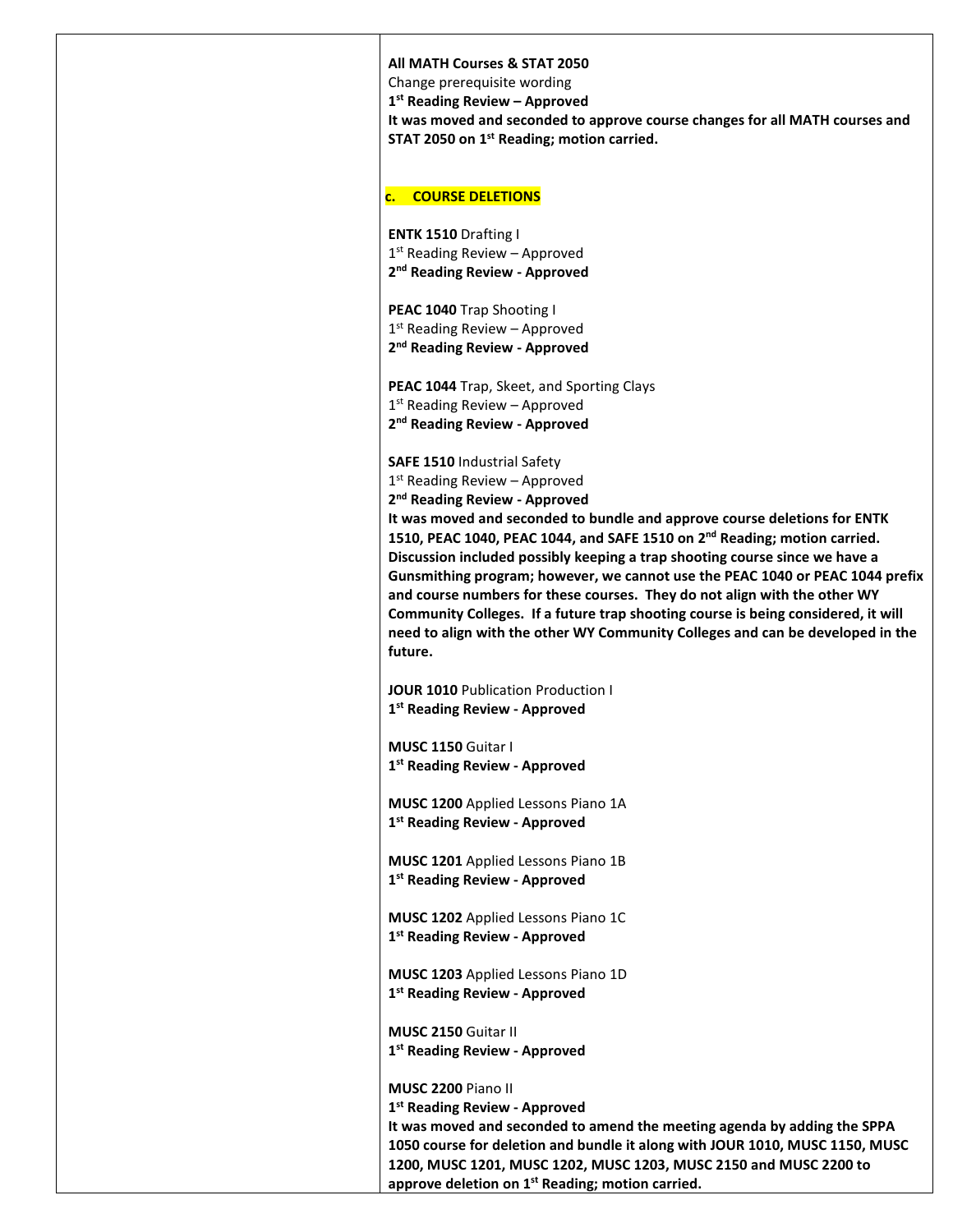**Discussion on the MUSC courses included when they were last offered (longer than a year ago) and since these are applied music courses (private lessons), they could be offered through Community Education. Janet Howard was the last instructor to offer these courses and she has since retired, and we no longer offer a music program.** 

#### **e. PROPOSED COURSE FEE (CHANGE of COURSE FEE)**

#### **HLTK/NRST 1510** Nurse Assistant/Nursing Assistant

Increase fee from \$250 to \$280 (\$30)

 $1<sup>st</sup>$  Reading Review – Approved

**2nd Reading Review - Approved**

**It was moved and approved to increase the course fee for HLTK/NRST 1510 by \$30 on 2nd reading; motion carried.**

**GUNS 1520** Stock Making

Increase fee from \$50 to \$350 (\$300) to purchase barrel action kit

**1st Reading Review – Approved with amendment to separate out course fees from kit fees for 2nd reading review**

**WELD 1781** GTAW for Gunsmithing

Add \$75 fee for supplies – metal/gas

**1st Reading Review**

**It was moved and seconded to approve the course fee request for GUNS 1520 with recommended changes to separate out the \$70 for course fees and \$280 for kit fee on 1st reading and to approve on first reading the course fee request for WELD 1781; motion carried.**

#### **g. PROGRAM CHANGES**

#### **SOSC.AA – Social Science**

Add Criminal Justice and Human Services as Options, change program description, change curriculum patterns

 $1<sup>st</sup>$  Reading Review – Approved

**2nd Reading Review - Tabled**

**It was moved and seconded to approve 2nd reading review for changes to SOSC.AA program. After discussion the motion was amended to table the 2nd reading review for changes to the SOSC.AA program including adding Criminal Justice and Human Services as options; motion carried.**

**Discussion included a last minute meeting with UW to possibly work out a collaboration with UW to continue offering the Criminal Justice AA program so it was recommended to table the program changes until after further discussions with UW. It was recommended to table the Human Services option request at this time as well.**

**COMM.AA – Communication**

Change curriculum pattern to accommodate deletion of JOUR 1010 course.

**1st Reading Review – Approved**

**It was moved and seconded to approve on 1st reading the program change for COMM.AA; motion carried.**

**PAHL.AS – Preprofessional Allied Health**

Change program description, change curriculum pattern

**1st Reading Review – Approved**

**It was moved and seconded to approve on 1st reading the program changes for PAHL.AS; motion carried.**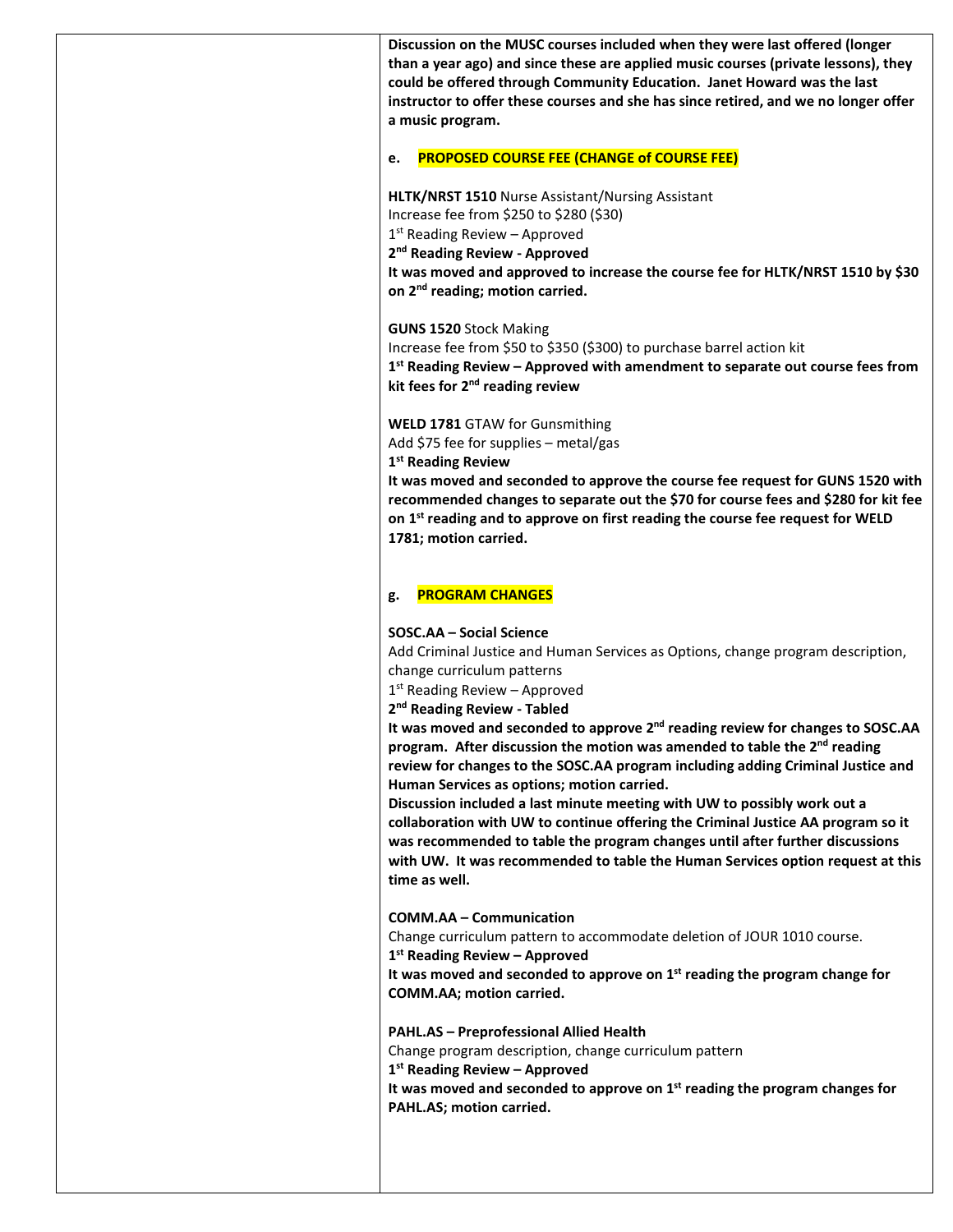#### **h. PROGRAM DELETIONS**

**CJCR/CJRDL.AA – Criminal Justice (including online program)** 1<sup>st</sup> Reading Review - Approved **2nd Reading Review - Tabled HMSV.AA – Human Services** 1<sup>st</sup> Reading Review - Approved **2nd Reading Review – Tabled It was moved and seconded to approve tabling program deletions for Criminal Justice AA and Human Services AA pending results of discussions with UW; motion carried. CMJT.AAS – Criminal Justice 1st Reading Review - Approved CJCC/CJCDL.CD – Corrections 1st Reading Review – Approved It was moved and seconded to approve on 1st reading the deletion of the Criminal Justice AAS program and the Corrections Certificate program; motion carried with one opposed. PMED.AS – Preprofessional Medicine 1st Reading Review - Approved PDEN.AS – Preprofessional Dentistry 1st Reading Review - Approved PHAR.AS – Preprofessional Pharmacy 1st Reading Review - Approved PVET.AS – Preprofessional Veterinary Medicine 1st Reading Review - Tabled PNSG.AS – Preprofessional Nursing 1st Reading Review – Approved It was moved and seconded to approve on 1st reading to delete the PMED.AS, PDEN.AS, PHAR.AS, PVET.AS, and PNSG.AS programs. After discussion regarding the deletion of the PVET.AS program, the motion was amended to approve on 1st reading to delete the PMED.AS, PDEN.AS, PHAR.AS, and PNSG.AS programs and to table the 1st reading review for PVET.AS; motion carried. i. PROGRAM LEARNING OUTCOMES (PLOs) PAHL.AS – Preprofessional Allied Health 1st Reading Review – Approved with recommendation to change some wording before the 2nd reading review. It was moved and seconded to approve on 1st reading the PLOs for PAHL.AS with**  recommendation to reword a PLO before the 2<sup>nd</sup> reading review; motion carried. **Discussion included rewording of "Demonstrate an understanding" one of the PLOs. k. MATRIX CHANGES**

**HLED 1006 1st Reading Review – Approved with correction**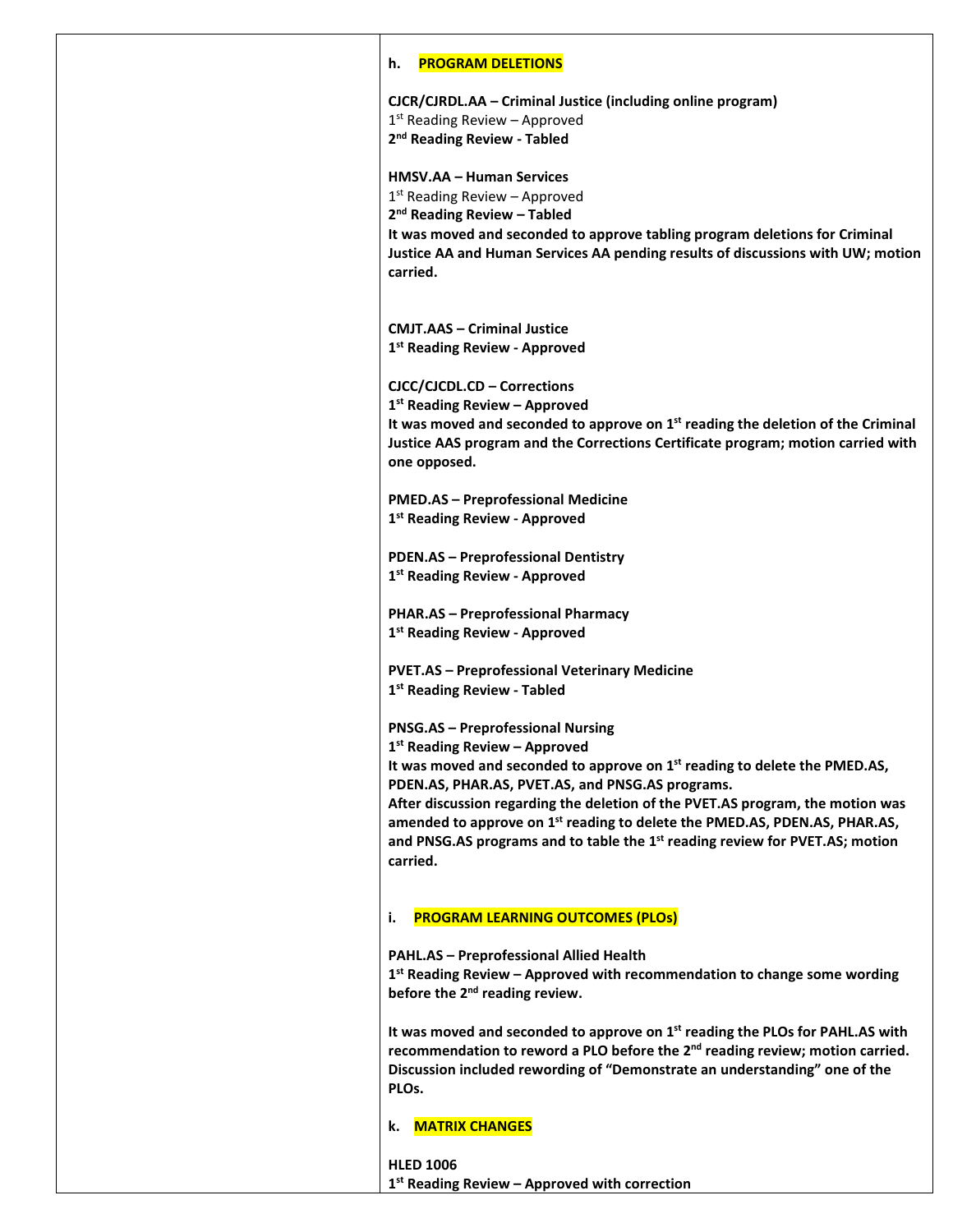|                                                                                                             | <b>HLED 1221</b><br>$1st$ Reading Review – Approved with correction<br>It was moved and seconded to approve matrix changes as amended (change "PE"<br>to Physical) on 1 <sup>st</sup> reading review; motion carried.<br><b>MATH 0903</b><br>$1st$ Reading Review – Approved<br>It was moved and seconded to approve on 1 <sup>st</sup> reading the matrix change for MATH<br>0903; motion carried.                              |
|-------------------------------------------------------------------------------------------------------------|----------------------------------------------------------------------------------------------------------------------------------------------------------------------------------------------------------------------------------------------------------------------------------------------------------------------------------------------------------------------------------------------------------------------------------|
| <b>Placement Test Guide</b>                                                                                 | 1st Reading Review - Approved<br>It was moved and seconded to approve the placement guide on $1st$ reading;<br>motion carried.<br>Discussion included some minor changes which will be made for the 2 <sup>nd</sup> reading<br>review.                                                                                                                                                                                           |
| <b>Faculty Credential Draft</b>                                                                             | 1 <sup>st</sup> Reading Review - Approved<br>2 <sup>nd</sup> Reading Review - Approved<br>It was moved and seconded to approve the faculty credential draft on $2nd$ reading;<br>motion carried.<br>Discussion included which Administrative Rule needs to be used for this and who<br>assigns that number. It was determined that Roger will take this to the President's<br>Leadership for the Administrative Rule assignment. |
| <b>Distance Learning Report</b><br>Selection Process for Innovative<br><b>Educator of the Year - Review</b> | 1st Reading Review - Approved<br>2 <sup>nd</sup> Reading Review - Approved<br>It was moved and seconded to approve the selection process for Innovative<br>Educator of the Year on 2 <sup>nd</sup> reading; motion carried.                                                                                                                                                                                                      |
| Information:<br>Catalog Deadline: March 1, 2021<br>Fall 2021 Open Registration: April 8, 2021               | Working on the course schedule, Winter Break is February 11 & 12.                                                                                                                                                                                                                                                                                                                                                                |
| Next CLC Meeting - March 4, 2021 at 2:00pm.                                                                 |                                                                                                                                                                                                                                                                                                                                                                                                                                  |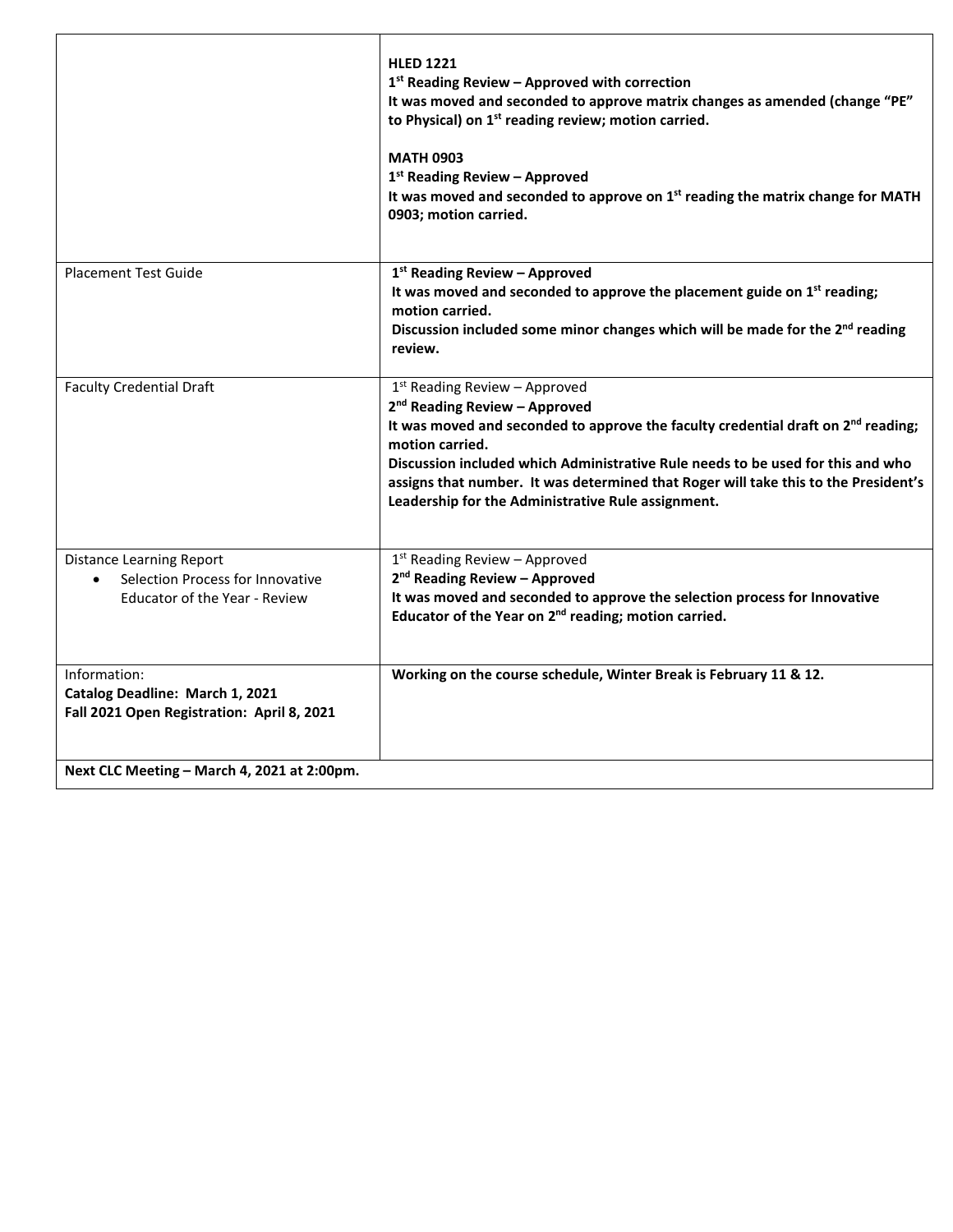**Minutes**

**Thursday, March 4, 2021**

**2:00 p.m. – ZOOM** 

**Members:** Aaron Bahmer, Lynn Bedient, Ed Bittner, Donna Charron, Casey Debus, Suzey Delger, Margaret Farley, Roger Humphrey, Jo Ellen Keigley, Sue Schmidt, Amy Smith, Kate Steinbock, Susan Stephenson, Monte Stokes, Sherri Warren, Gwen Yung **Others:** David Currie

| <b>AGENDA</b>                                                                                                                                                                                                                                                                                                                                                                                | Action                                                                                                                                                                                                                                                                                                                                                                                                                                                                                                                                                                                                                                                                                                                                                                                                                                                                                                                                                                                                                                                                                                                                                                                                                                                                                                                                                                                                                                                                                  |
|----------------------------------------------------------------------------------------------------------------------------------------------------------------------------------------------------------------------------------------------------------------------------------------------------------------------------------------------------------------------------------------------|-----------------------------------------------------------------------------------------------------------------------------------------------------------------------------------------------------------------------------------------------------------------------------------------------------------------------------------------------------------------------------------------------------------------------------------------------------------------------------------------------------------------------------------------------------------------------------------------------------------------------------------------------------------------------------------------------------------------------------------------------------------------------------------------------------------------------------------------------------------------------------------------------------------------------------------------------------------------------------------------------------------------------------------------------------------------------------------------------------------------------------------------------------------------------------------------------------------------------------------------------------------------------------------------------------------------------------------------------------------------------------------------------------------------------------------------------------------------------------------------|
| Approve Minutes of February 4, 2021                                                                                                                                                                                                                                                                                                                                                          | It was moved and seconded to approve the minutes for February 4, 2021; motion<br>carried.                                                                                                                                                                                                                                                                                                                                                                                                                                                                                                                                                                                                                                                                                                                                                                                                                                                                                                                                                                                                                                                                                                                                                                                                                                                                                                                                                                                               |
| Curriculum Review (attached)<br><b>New Course</b><br>а.<br>b. Course Change<br><b>Course Deletion</b><br>c.<br>Course(s) No Longer Offered<br>d.<br>Proposed Course Fee<br>e.<br>f.<br>New Program<br>Program Change<br>g.<br>Program Deletion<br>h.<br>i.<br>Program Learning Outcomes (PLOs)<br>New Distance Learning Course Offering<br>j.<br>k.<br>2+2 Agreements<br>Matrix Change<br>Ι. | <b>NEW COURSES</b><br>a.<br>MATH 1409 - College Algebra Workshop 1 credit<br>$1st$ Reading Review - Approved<br>2 <sup>nd</sup> Reading Review - Approved<br>PEAT 1000 Varsity I: 1 credit<br>$1st$ Reading Review - Approved<br>2 <sup>nd</sup> Reading Review - Approved<br>PEAT 1005 Varsity II: 1 credit<br>$1st$ Reading Review - Approved<br>2 <sup>nd</sup> Reading Review - Approved<br>PEAT 2000 Varsity III: 1 credit<br>$1st$ Reading Review – Approved<br>2 <sup>nd</sup> Reading Review - Approved<br>PEAT 2005 Varsity IV: 1 credit<br>$1st$ Reading Review - Approved<br>2 <sup>nd</sup> Reading Review - Approved<br>It was moved and seconded to bundle and approve the new courses on $2^{nd}$ reading<br>including MATH 1409, PEAT 1000, PEAT 1005, PEAT 2000, and PEAT 2005 with<br>clarification that students do not need to pass MATH 1409 to pass MATH 1400;<br>motion carried.<br><b>COURSE CHANGES</b><br>b.<br>Courses for realignment - CCNS - Batch 7<br>$1st$ Reading Review - Approved<br>2 <sup>nd</sup> Reading Review - Approved<br>It was moved and seconded to approve Batch 7 of courses for realignment on 2 <sup>nd</sup><br>reading; motion carried.<br><b>EDEL 2280 Literature for Children</b><br>Change course description and add prerequisite<br>$1st$ Reading Review – Approved<br>2 <sup>nd</sup> Reading Review - Approved<br>It was moved and seconded to approve changes for EDEL 2280 on 2 <sup>nd</sup> reading;<br>motion carried. |
|                                                                                                                                                                                                                                                                                                                                                                                              |                                                                                                                                                                                                                                                                                                                                                                                                                                                                                                                                                                                                                                                                                                                                                                                                                                                                                                                                                                                                                                                                                                                                                                                                                                                                                                                                                                                                                                                                                         |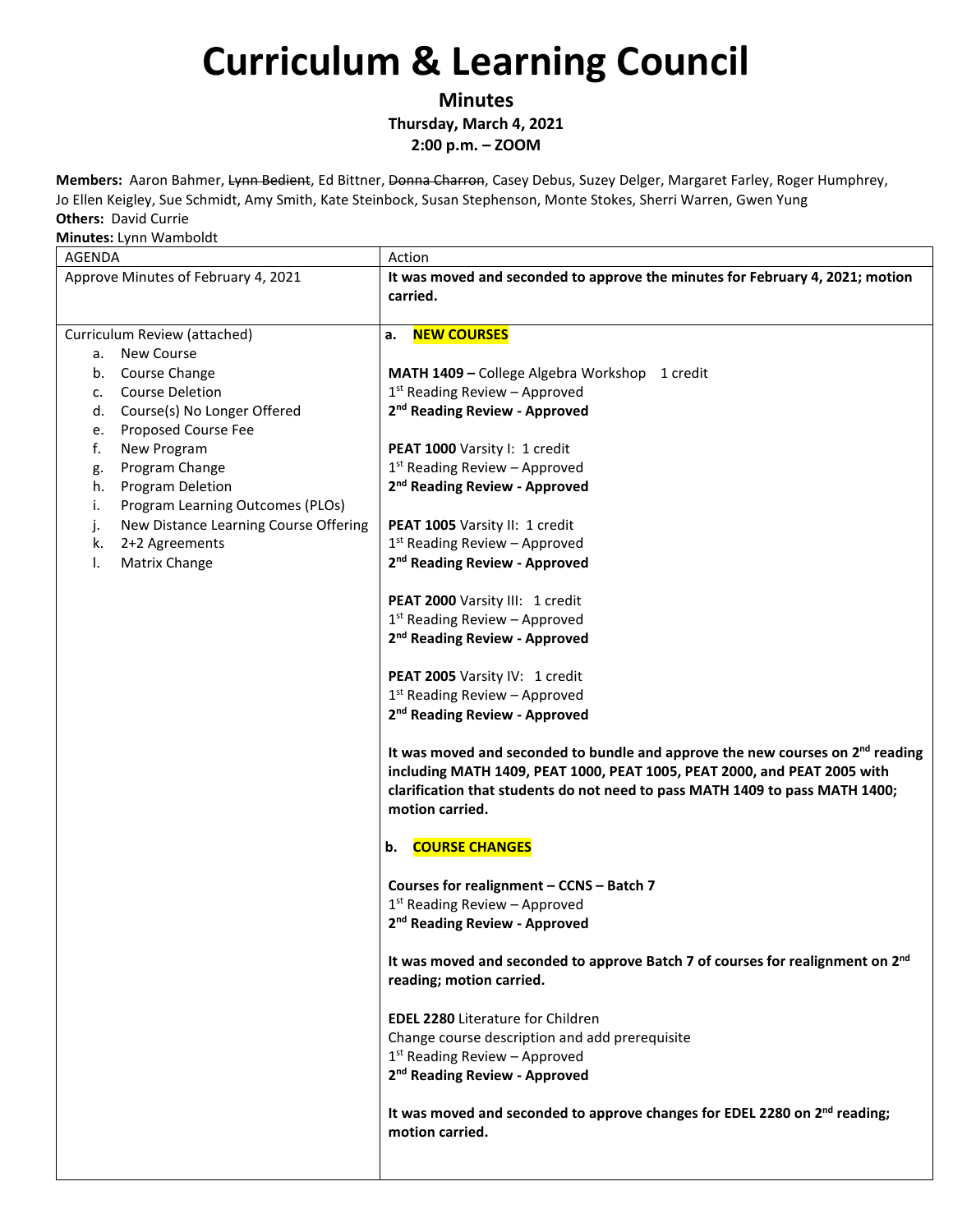#### **All MATH Courses & STAT 2050**

Change prerequisite wording

1<sup>st</sup> Reading Review - Approved

**2nd Reading Review - Approved**

**It was moved and seconded to approve the change in prerequisite wording for all MATH courses and STAT 2050 on 2nd reading; motion carried.**

**All Prescreen Courses** Change course numbers **1st Reading Review - Approved**

**It was moved and seconded to approve changing the prescreen course numbers on 1st reading; motion carried.**

#### **c. COURSE DELETIONS**

**JOUR 1010** Publication Production I  $1<sup>st</sup>$  Reading Review – Approved **2nd Reading Review - Approved**

**MUSC 1150** Guitar I  $1<sup>st</sup>$  Reading Review – Approved **2nd Reading Review - Approved**

**MUSC 1200** Applied Lessons Piano 1A 1<sup>st</sup> Reading Review - Approved **2nd Reading Review - Approved**

**MUSC 1201** Applied Lessons Piano 1B 1<sup>st</sup> Reading Review - Approved **2nd Reading Review - Approved**

**MUSC 1202** Applied Lessons Piano 1C 1<sup>st</sup> Reading Review - Approved **2nd Reading Review - Approved**

**MUSC 1203** Applied Lessons Piano 1D 1<sup>st</sup> Reading Review - Approved **2nd Reading Review - Approved**

**MUSC 2150** Guitar II  $1<sup>st</sup>$  Reading Review – Approved **2nd Reading Review**

**MUSC 2200** Piano II  $1<sup>st</sup>$  Reading Review – Approved **2nd Reading Review - Approved**

**SPPA 1050** Beginning Sign Language 1<sup>st</sup> Reading Review – Approved **2nd Reading Review - Approved**

**It was moved and seconded to bundle and approve course deletions for JOUR 1010, MUSC 1150, MUSC 1200, MUSC 1201, MUSC 1202, MUSC 1203, MUSC 2150, MUSC 2200, and SPPA 1050 on 2nd reading; motion carried.**

**CROP 2200** Forage Crop Science **1st Reading Review - Approved**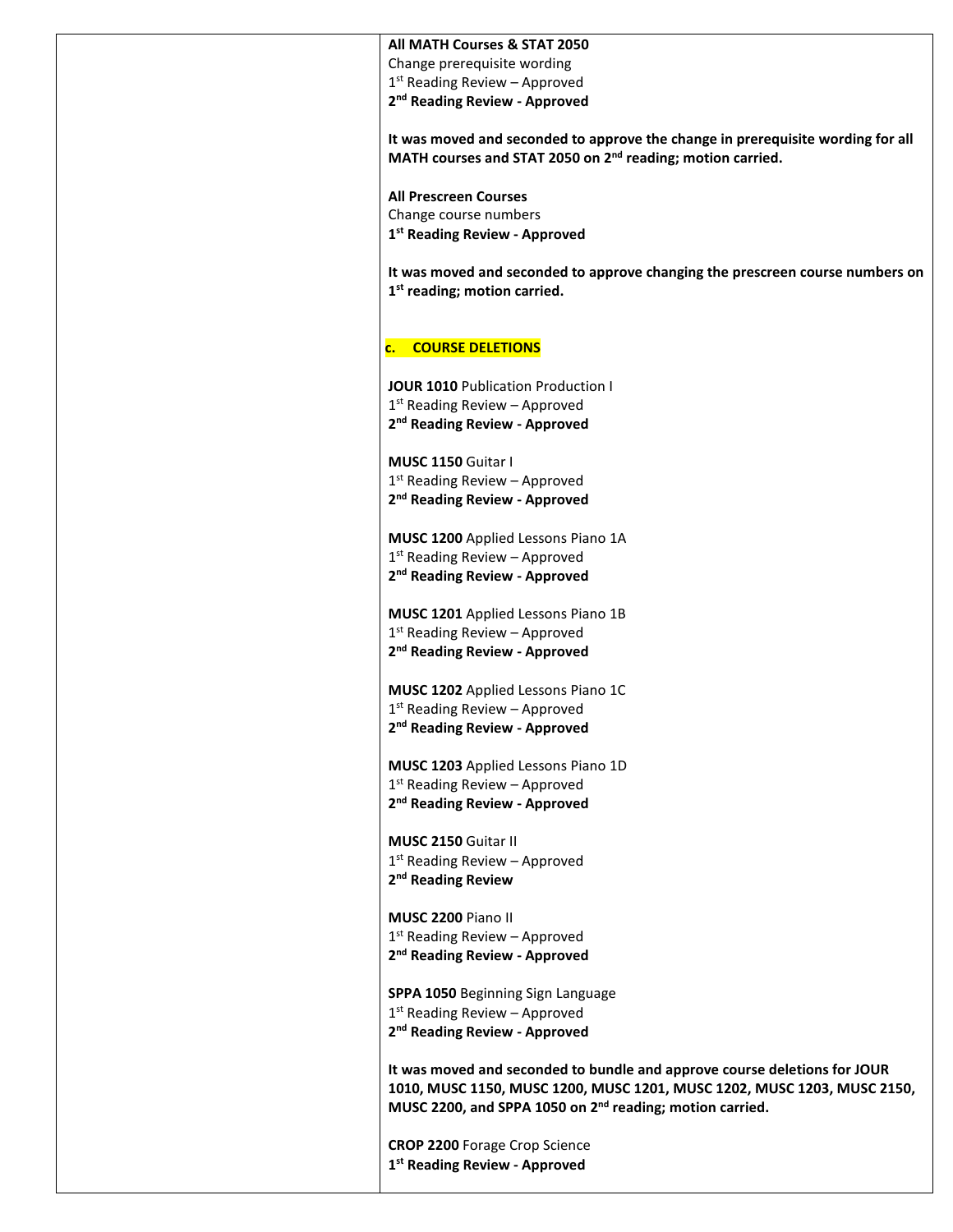| It was moved and seconded to approve deletion of CROP 2200 on 1st reading;<br>motion carried.                                                                                                                                      |
|------------------------------------------------------------------------------------------------------------------------------------------------------------------------------------------------------------------------------------|
| <b>PROPOSED COURSE FEE (CHANGE of COURSE FEE)</b><br>e.                                                                                                                                                                            |
| <b>GUNS 1520 Stock Making</b><br>Increase course fee from \$50 to \$75 and add \$280 Guns Kit Fee to purchase barrel<br>action kit<br>$1st$ Reading Review – Approved pending changes<br>2 <sup>nd</sup> Reading Review - Approved |
| It was moved and seconded to approve the course fee and kit fee for GUNS 1520<br>on 2 <sup>nd</sup> reading; motion carried.                                                                                                       |
| WELD 1781 GTAW for Gunsmithing<br>Add \$75 fee for supplies - metal/gas<br>$1st$ Reading Review - Approved<br>2 <sup>nd</sup> Reading Review - Approved                                                                            |
| It was moved and seconded to approve the course fee for WELD 1781 on 2nd<br>reading; motion carried.                                                                                                                               |
| Discussion on the course fee approvals included concern for the amount of course<br>fees for the Gunsmithing program and all other programs with fees as well. It was<br>mentioned that the Gunsmithing program has a waitlist.    |
| <b>PROGRAM CHANGES</b><br>g.                                                                                                                                                                                                       |
| <b>COMM.AA - Communication</b><br>Change curriculum pattern to accommodate deletion of JOUR 1010 course.<br>$1st$ Reading Review - Approved<br>2 <sup>nd</sup> Reading Review - Approved                                           |
| It was moved and seconded to approve program changes for COMM.AA on 2 <sup>nd</sup><br>reading; motion carried.                                                                                                                    |
| <b>PAHL.AS - Preprofessional Allied Health</b><br>Change program description, change curriculum pattern<br>$1st$ Reading Review - Approved<br>2 <sup>nd</sup> Reading Review - Approved                                            |
| It was moved and seconded to approve program changes for PAHL.AS on 2nd<br>reading; motion carried.                                                                                                                                |
| <b>PROGRAM DELETIONS</b><br>h.                                                                                                                                                                                                     |
| <b>CMJT.AAS – Criminal Justice</b><br>$1st$ Reading Review - Approved<br>2 <sup>nd</sup> Reading Review - Approved                                                                                                                 |
| CJCC/CJCDL.CD - Corrections<br>$1st$ Reading Review – Approved<br>2 <sup>nd</sup> Reading Review - Approved                                                                                                                        |
| <b>PMED.AS - Preprofessional Medicine</b><br>$1st$ Reading Review - Approved<br>2 <sup>nd</sup> Reading Review - Approved                                                                                                          |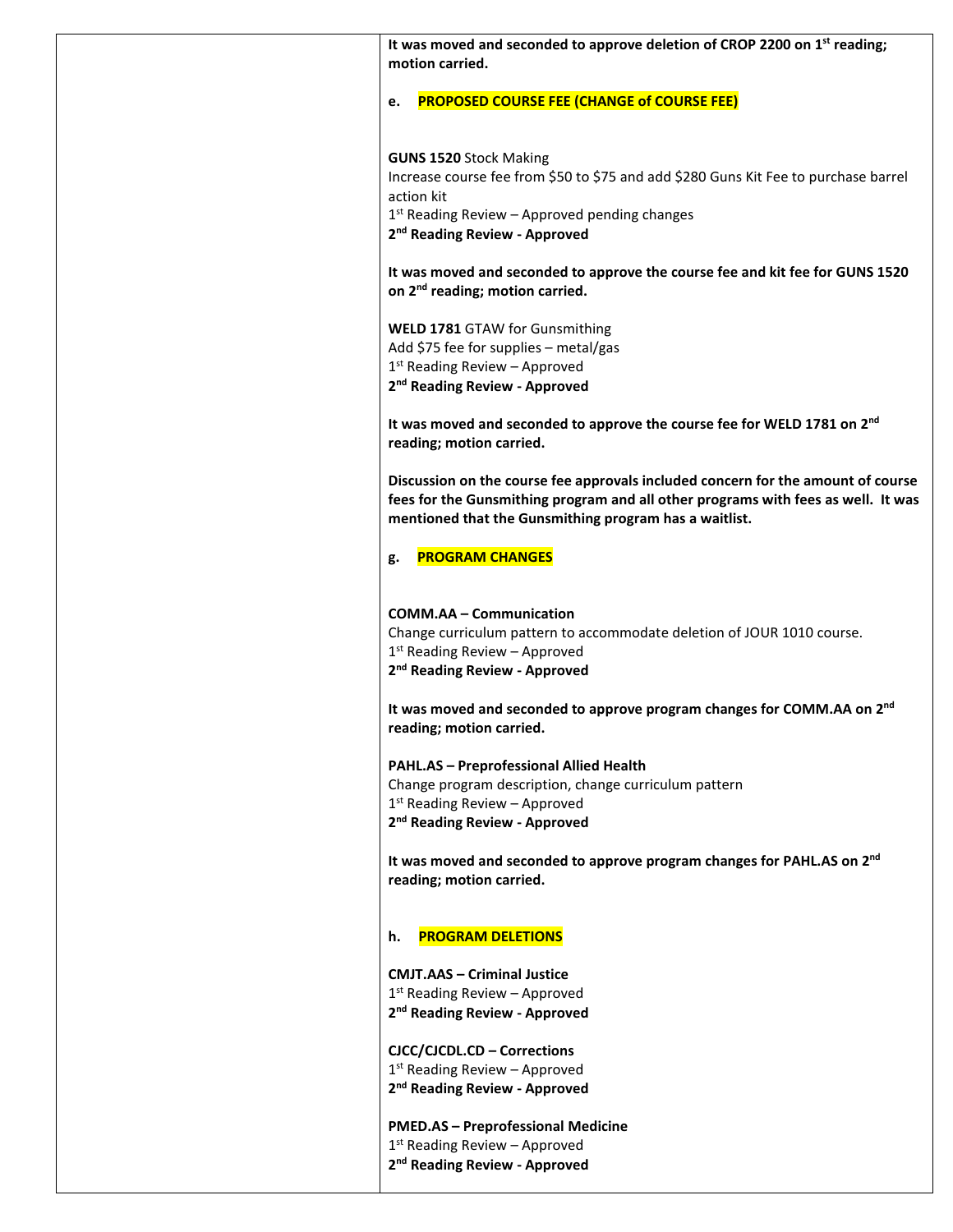**PDEN.AS – Preprofessional Dentistry**  $1<sup>st</sup>$  Reading Review – Approved **2nd Reading Review - Approved PHAR.AS – Preprofessional Pharmacy**  $1<sup>st</sup>$  Reading Review – Approved **2nd Reading Review - Approved PVET.AS – Preprofessional Veterinary Medicine 1st Reading Review – Tabled at the Feb. 4 CLC meeting. PNSG.AS – Preprofessional Nursing** 1<sup>st</sup> Reading Review - Approved **2nd Reading Review - Approved It was moved and seconded to bundle and approve program deletions for CMJT.AAS, CJCC/CJCDL.CD, PMED.AAS, PDEN.AS, PHAR.AS, and PNSG.AS on 2nd reading; motion carried. i. PROGRAM LEARNING OUTCOMES (PLOs) PAHL.AS – Preprofessional Allied Health**  $1<sup>st</sup>$  Reading Review – Approved pending changes **2nd Reading Review - Approved It was moved and seconded to approve the program learning outcomes (PLOs) for PAHL.AS on 2nd reading; motion carried. k. MATRIX CHANGES HLED 1006**  $1<sup>st</sup>$  Reading Review – Approved with corrections **2nd Reading Review - Approved HLED 1221** 1<sup>st</sup> Reading Review - Approved

**2nd Reading Review - Approved**

**MATH 0903** 1<sup>st</sup> Reading Review - Approved **2nd Reading Review - Approved**

**It was moved and seconded to approve the matrix changes for HLED 1006 and HLED 1221, the motion was amended to include the matrix change for MATH 0903 also on 2nd reading; motion carried.**

**Discussion included concern that the matrix change for MATH 0903 was based on subjectivity and possible inconsistency.**

**ART Courses 1st Reading Review - Approved**

**It was moved and seconded to approve matrix change for ART courses on 1st reading; motion carried.**

**It was also determined that "like" courses could be grouped together in the matrix form.**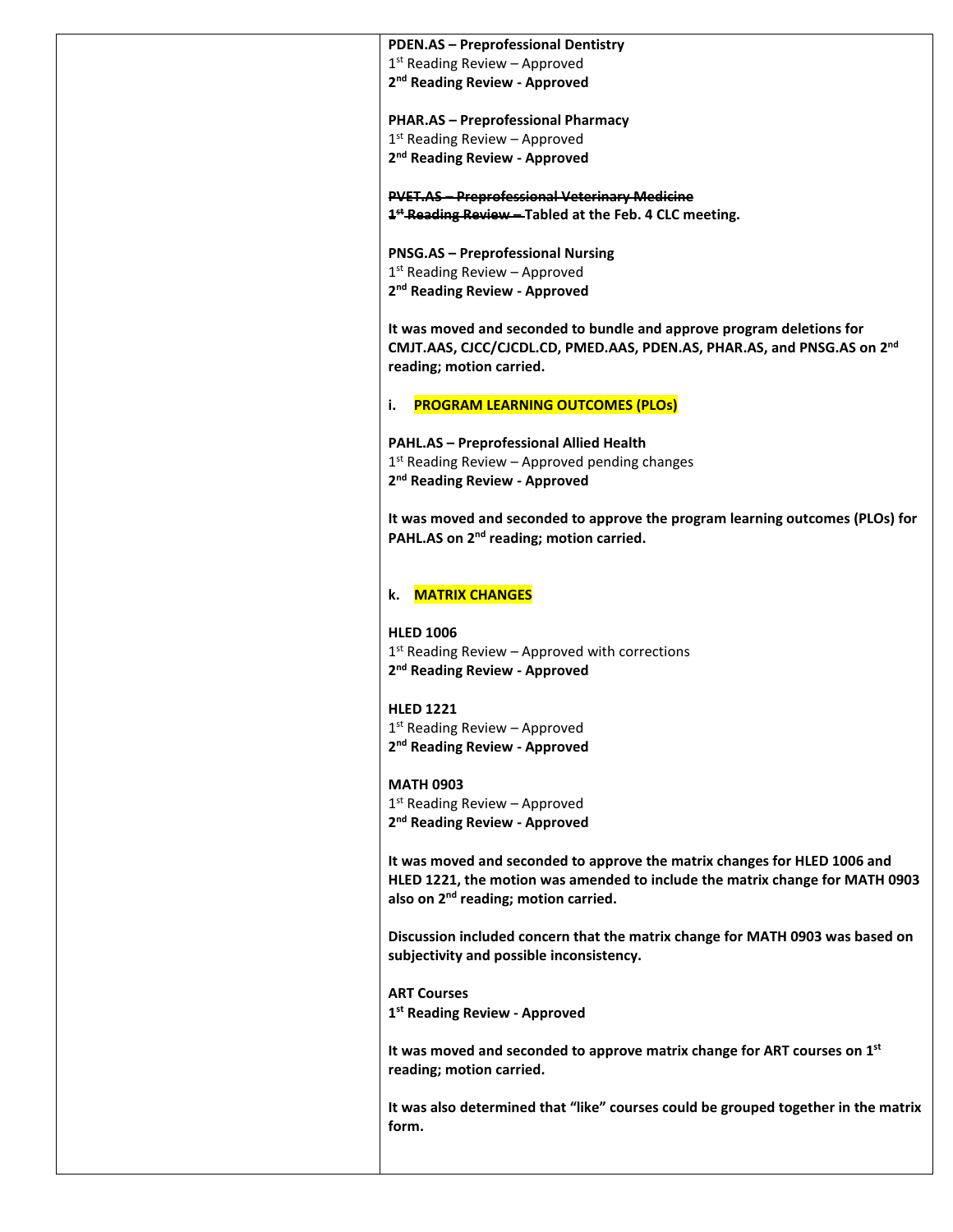| <b>Placement Test Guide</b>                                                                                                                  | $1st$ Reading Review – Approved pending changes<br>2 <sup>nd</sup> Reading Review - Approved                                                                                                                                                                                                                 |
|----------------------------------------------------------------------------------------------------------------------------------------------|--------------------------------------------------------------------------------------------------------------------------------------------------------------------------------------------------------------------------------------------------------------------------------------------------------------|
|                                                                                                                                              |                                                                                                                                                                                                                                                                                                              |
|                                                                                                                                              | It was moved and seconded to approve the placement test guide with corrections<br>(addition of MATH 1009 and MATH 1409) on 2 <sup>nd</sup> reading review; motion carried.                                                                                                                                   |
| <b>Graduation Master of Ceremonies Nominations</b>                                                                                           | It was recommended that the nominations wait until the April CLC meeting<br>pending more detailed graduation ceremony information.                                                                                                                                                                           |
| Chadron State College Community College Full-<br>Time Tuition Waiver Nominations - DUE March<br>30, 2021<br>Devyn Volz - BADM.AS, others?    | Submit Names to Academics Office or Financial Aid Office - will vote for one<br>recipient and one or two alternates at the April CLC meeting.                                                                                                                                                                |
| Academic Calendars - Fall 2023, Spring 2024,<br>and Summer 2024                                                                              | Review and bring back updates to the April CLC meeting                                                                                                                                                                                                                                                       |
| Information:<br>Midterm Deficiencies/Grades - Due March 12,<br>2021 by Noon<br><b>CSC Tuition Waiver Nominations - Due March</b><br>30, 2021 | Summer pre-reg dates for Torrington are May 26 (Goshen County), May 28, June<br>11, July 19, and August 9.<br>Summer pre-reg dates for Douglas are April 16, May 11, June 18, July 16, and<br>August 13.                                                                                                     |
| Fall 2021 Open Registration - Begins April 8,<br>2021<br>Program Reviews - Due May 3, 2021                                                   | Research Online Proctoring Options - Examity - Live product includes record and<br>review (\$12 for one hour/\$5 for additional hour) and full live (\$15 for one hour/\$7<br>for additional hour) - need current pricing. Exam Soft - Science department is<br>trying out live vs. recorded proctoring now. |
|                                                                                                                                              | JoEllen is currently working on the Job Expo. She would also like to present an<br>introduction to PathwayU at the next CLC meeting.                                                                                                                                                                         |
| Next CLC Meeting - April 1, 2021 at 2:00pm.                                                                                                  |                                                                                                                                                                                                                                                                                                              |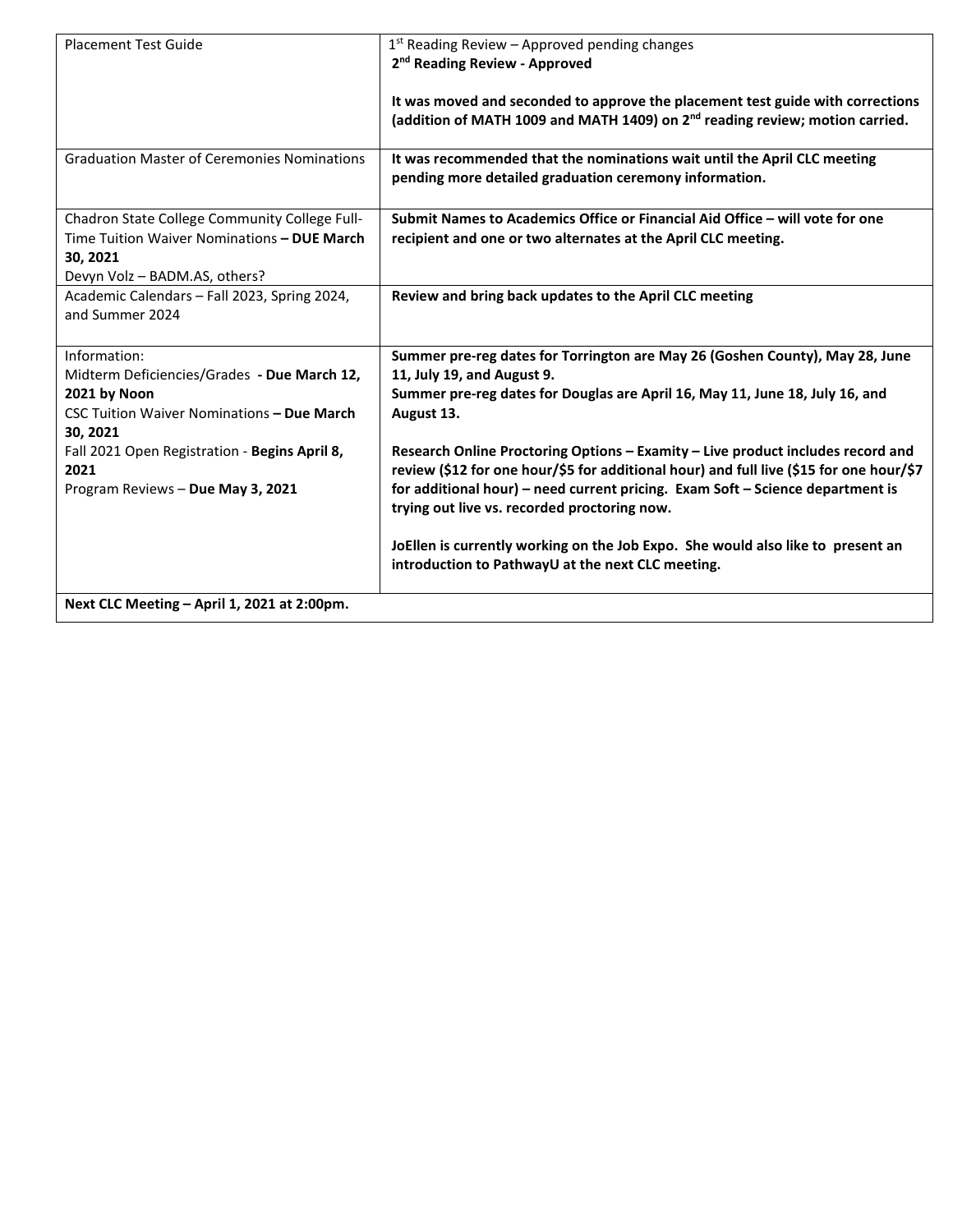**Minutes Thursday, April 1, 2021**

**2:00 p.m. – ZOOM** 

**Members:** Aaron Bahmer, Lynn Bedient, Ed Bittner, Donna Charron, Casey Debus, Suzey Delger, Margaret Farley, Roger Humphrey, Jo Ellen Keigley, Sue Schmidt, Amy Smith, Kate Steinbock, Susan Stephenson, Monte Stokes, Sherri Warren, Gwen Yung **Minutes:** Lynn Wamboldt

| iviliutes: Lynn wanibolut                                                             |                                                                                                                                                                                                                                                                                                                                                                                              |
|---------------------------------------------------------------------------------------|----------------------------------------------------------------------------------------------------------------------------------------------------------------------------------------------------------------------------------------------------------------------------------------------------------------------------------------------------------------------------------------------|
| AGENDA                                                                                | Action                                                                                                                                                                                                                                                                                                                                                                                       |
| Approve Minutes of March 4, 2021                                                      | It was moved and seconded to approve the minutes for March 4, 2021 as<br>presented; motion carried.                                                                                                                                                                                                                                                                                          |
| Curriculum Review (attached)                                                          |                                                                                                                                                                                                                                                                                                                                                                                              |
| <b>New Course</b><br>а.                                                               | <b>b. COURSE CHANGES</b>                                                                                                                                                                                                                                                                                                                                                                     |
| Course Change<br>b.                                                                   |                                                                                                                                                                                                                                                                                                                                                                                              |
| <b>Course Deletion</b><br>c.                                                          | <b>All Prescreen Courses</b>                                                                                                                                                                                                                                                                                                                                                                 |
| Course(s) No Longer Offered<br>d.                                                     | Change course numbers                                                                                                                                                                                                                                                                                                                                                                        |
| Proposed Course Fee<br>e.                                                             | 1 <sup>st</sup> Reading Review - Approved                                                                                                                                                                                                                                                                                                                                                    |
| New Program<br>f.                                                                     | 2 <sup>nd</sup> Reading Review - Approved                                                                                                                                                                                                                                                                                                                                                    |
| Program Change<br>g.                                                                  |                                                                                                                                                                                                                                                                                                                                                                                              |
| Program Deletion<br>h.                                                                | It was moved and seconded to approve changing all prescreen course numbers on                                                                                                                                                                                                                                                                                                                |
| Program Learning Outcomes (PLOs)<br>i.<br>New Distance Learning Course Offering<br>j. | 2 <sup>nd</sup> reading; motion carried.                                                                                                                                                                                                                                                                                                                                                     |
| 2+2 Agreements<br>k.                                                                  | <b>ENGL 2420 Literary Genres:</b>                                                                                                                                                                                                                                                                                                                                                            |
| Matrix Change<br>I.                                                                   | Change course description                                                                                                                                                                                                                                                                                                                                                                    |
|                                                                                       | 1st & 2 <sup>nd</sup> Reading Review - Approved                                                                                                                                                                                                                                                                                                                                              |
|                                                                                       |                                                                                                                                                                                                                                                                                                                                                                                              |
|                                                                                       | It was moved and seconded to approve the course description change for ENGL<br>2420 on $1^{st}$ and $2^{nd}$ reading; motion carried.                                                                                                                                                                                                                                                        |
|                                                                                       | c. COURSE DELETIONS                                                                                                                                                                                                                                                                                                                                                                          |
|                                                                                       | <b>CROP 2200 Forage Crop Science</b>                                                                                                                                                                                                                                                                                                                                                         |
|                                                                                       | 1 <sup>st</sup> Reading Review - Approved                                                                                                                                                                                                                                                                                                                                                    |
|                                                                                       | 2 <sup>nd</sup> Reading Review - Approved                                                                                                                                                                                                                                                                                                                                                    |
|                                                                                       |                                                                                                                                                                                                                                                                                                                                                                                              |
|                                                                                       | It was moved and seconded to approve deletion of CROP 2200 on 2 <sup>nd</sup> reading;<br>motion carried.                                                                                                                                                                                                                                                                                    |
|                                                                                       | k. MATRIX CHANGES                                                                                                                                                                                                                                                                                                                                                                            |
|                                                                                       | <b>ART Courses</b>                                                                                                                                                                                                                                                                                                                                                                           |
|                                                                                       | $1st$ Reading Review - Approved                                                                                                                                                                                                                                                                                                                                                              |
|                                                                                       | 2 <sup>nd</sup> Reading Review - Tabled                                                                                                                                                                                                                                                                                                                                                      |
|                                                                                       | It was moved and seconded to approve matrix changes for ART courses on 2 <sup>nd</sup><br>reading. After discussion regarding previously approved high school teachers and<br>whether they would still be credentialed to teach, a motion was made and<br>seconded to table the matrix changes until further clarification; motion carried.                                                  |
|                                                                                       | <b>Communication Courses</b>                                                                                                                                                                                                                                                                                                                                                                 |
|                                                                                       | $1st$ Reading Review – Approved as amended                                                                                                                                                                                                                                                                                                                                                   |
|                                                                                       | It was moved and seconded to approve matrix changes for Communication<br>courses on 1 <sup>st</sup> reading review. After discussion and changes (remove COMM 1010,<br>reduce minimum years work experience from 5 to 3, add additional degree areas<br>to COMM 1000, 2100 box and COMM 2010 box), the motion was amended to<br>include the discussed changes and seconded; motion approved. |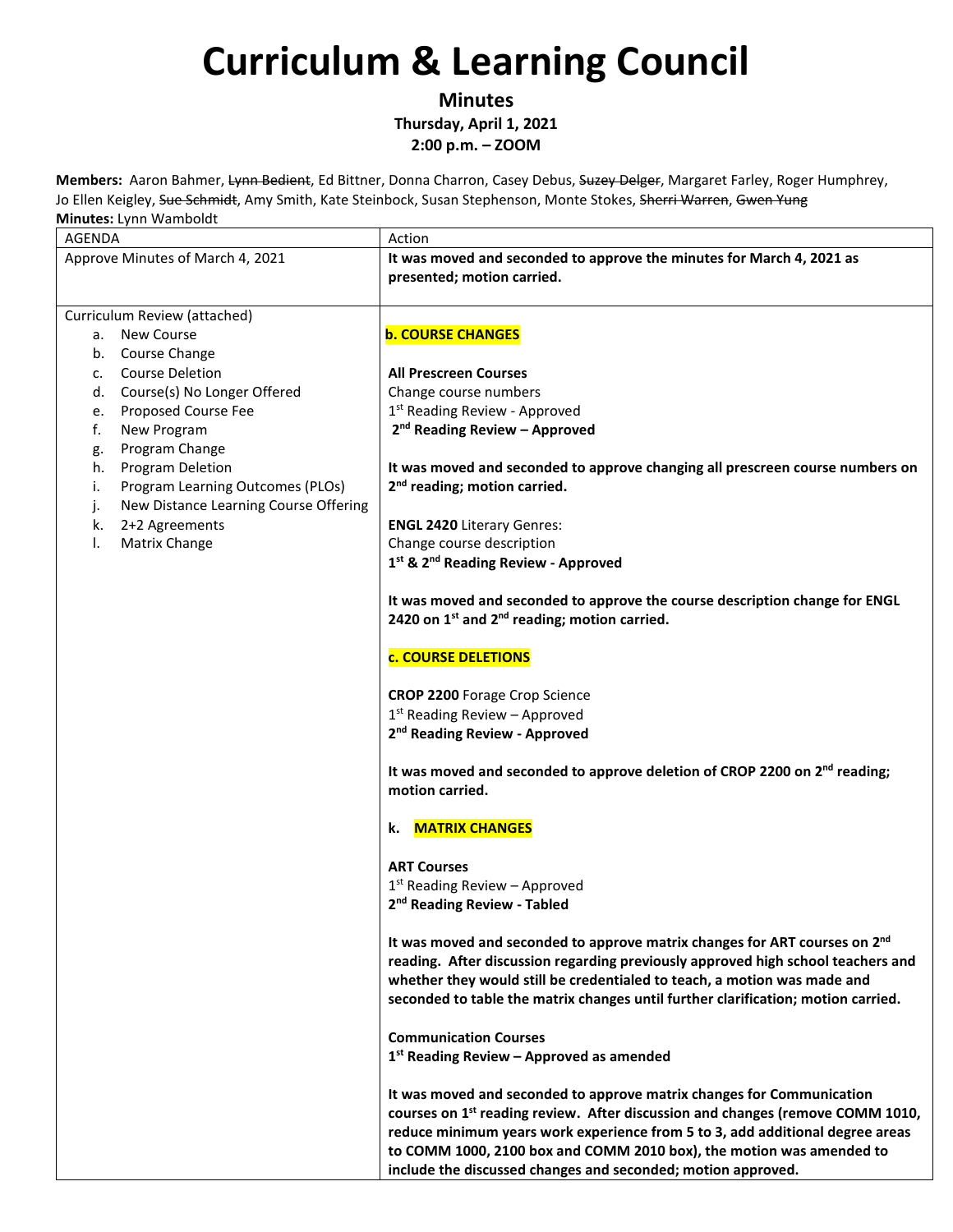| <b>Graduation Master of Ceremonies Nominations</b><br>2 Ceremonies on Friday, May 14, 2021<br>10:00AM - AAS & Certificate graduates<br>2:00PM - AA & AS graduates | There are three retiring faculty members this year to consider for Master of<br>Ceremonies including Dr. Bittner, Dr. Nesbitt and Bob Creagar. Dr. Bittner<br>declined the nomination. It was moved and seconded to nominate Dr. Nesbitt<br>and Bob Creagar; motion carried.                                                                                                                                                                                                                                                                                                                                                                                                                                                                                                                                                                                                                                                                                                                                                                                                                       |
|-------------------------------------------------------------------------------------------------------------------------------------------------------------------|----------------------------------------------------------------------------------------------------------------------------------------------------------------------------------------------------------------------------------------------------------------------------------------------------------------------------------------------------------------------------------------------------------------------------------------------------------------------------------------------------------------------------------------------------------------------------------------------------------------------------------------------------------------------------------------------------------------------------------------------------------------------------------------------------------------------------------------------------------------------------------------------------------------------------------------------------------------------------------------------------------------------------------------------------------------------------------------------------|
|                                                                                                                                                                   | If both nominees accept, they will be asked to do one ceremony each. If only one<br>of the nominees accepts, they will be asked if they will do both ceremonies. If the<br>one only wants to do one ceremony, we may extend the nominations to include<br>retiring staff members.                                                                                                                                                                                                                                                                                                                                                                                                                                                                                                                                                                                                                                                                                                                                                                                                                  |
| Chadron State College Community College Full-<br>Time Tuition Waiver Nominations - DUE March<br>30, 2021                                                          | Taya McMillen - ELED.AA<br>Devyn Volz - most likely receiving the PTK scholarship                                                                                                                                                                                                                                                                                                                                                                                                                                                                                                                                                                                                                                                                                                                                                                                                                                                                                                                                                                                                                  |
| Devyn Volz - BADM.AS, others?                                                                                                                                     | It was moved and seconded to nominate Taya McMillen for the Chadron<br>Scholarship; motion carried.                                                                                                                                                                                                                                                                                                                                                                                                                                                                                                                                                                                                                                                                                                                                                                                                                                                                                                                                                                                                |
| Academic Calendars - Fall 2023, Spring 2024,<br>and Summer 2024                                                                                                   | The academic calendars were reviewed, and there were some suggested changes<br>that need further discussion within the academic departments. The change<br>proposals included pushing the start date of the fall semester back one week<br>(August 21) and end a week earlier (December 7); removing the day between the<br>end of Block A and the beginning of Block B on both semesters; move finals back<br>to Tuesday, Wednesday, Thursday, and Fridays for both semesters; and remove<br>the Winter Break and Easter Break days from the spring semester. Financial Aid<br>supports the push back of the start date for the fall semester which allows more<br>time to get final grades in and Financial Aid processes can be completed before<br>the Christmas Break.<br>A motion was made and seconded to approve removing the day between the end<br>of Block A and start of Block B for both semesters, motion carried.<br>Department heads will take the remaining proposals back to their areas for further<br>discussion, then the proposals will be voted on at the next CLC meeting. |
| Outcomes Assessment - Amy                                                                                                                                         | Amy reported on the progress for Outcomes Assessment. The rubrics for the<br>Planning Cycle Reports have been determined and volunteer reviewers will be<br>reviewing the Planning Cycle Reports in the next couple of weeks. Curriculum<br>map examples have been sent out and are due back by May 3. The Peregrine<br>exam will be given to all AA and AS graduate candidates this spring. The exam will<br>not be proctored. Aaron has built a link to the exam through CANVAS that will be<br>available in all capstone courses and all HMDV 2411 sections. This should reach<br>all targeted graduate candidates.                                                                                                                                                                                                                                                                                                                                                                                                                                                                             |
| Distance Taskforce - Aaron                                                                                                                                        | Aaron reported that there was not enough information/data to establish a<br>proctoring fee at this time. So the group will continue research for an online<br>proctoring service and will research funding sources if needed.                                                                                                                                                                                                                                                                                                                                                                                                                                                                                                                                                                                                                                                                                                                                                                                                                                                                      |
| Presentation - PathwayU - JoEllen                                                                                                                                 | Jo Ellen reported that as of June 30, we will no longer be using the College<br>Network. PathwayU was purchased in January 2021 with CARES funding to<br>replace College Network. The advantages to using PathwayU is that it is a more<br>local company, and Zach can utilize it as a recruiting tool. Advisors can direct<br>students to use the Career Interest Survey to help students determine their<br>program pathway. It will be fully implemented by June 2021. The contract runs<br>through January 2022. The subscription costs \$1500/per year and there is no<br>limitation on the number of users.<br>Jo Ellen also reported on a change for the VTNE exams. They will now be available<br>through Pearson Vue and the cost of the exam will increase from \$20 to \$60.<br>She also reported that the Job Expo committee has made the decision to cancel<br>the Job Expo this year.                                                                                                                                                                                                |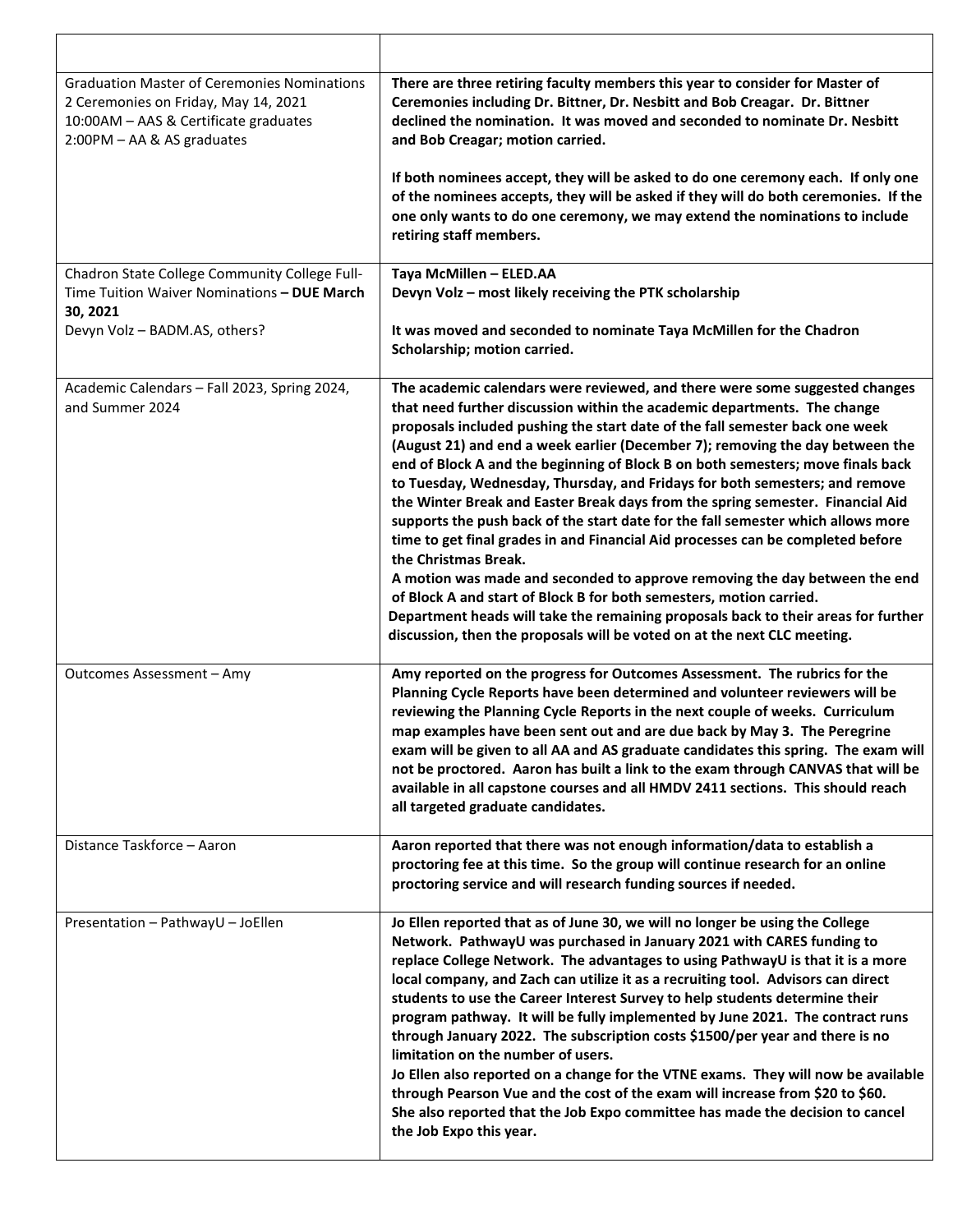| Other                                         | Casey asked Department Heads/Program Directors to share with their faculty that<br>the Wyoming Community College Commission has an OER (Open Education<br>Resources) initiative going and any interested EWC faculty can contact Casey.<br>Casey would like to build an EWC OER interest group.<br>Roger reported that the National HLC Conference is scheduled this month. There<br>are a lot of updates regarding program changes so Roger, Lynn and Susan<br>Stephenson will be attending virtual sessions. |
|-----------------------------------------------|----------------------------------------------------------------------------------------------------------------------------------------------------------------------------------------------------------------------------------------------------------------------------------------------------------------------------------------------------------------------------------------------------------------------------------------------------------------------------------------------------------------|
| Information:                                  |                                                                                                                                                                                                                                                                                                                                                                                                                                                                                                                |
| Fall 2021 Open Registration - Begins April 8, |                                                                                                                                                                                                                                                                                                                                                                                                                                                                                                                |
| 2021                                          |                                                                                                                                                                                                                                                                                                                                                                                                                                                                                                                |
| Program Reviews - Due May 3, 2021             |                                                                                                                                                                                                                                                                                                                                                                                                                                                                                                                |
| Next CLC Meeting - May 6, 2021 at 2:00pm.     |                                                                                                                                                                                                                                                                                                                                                                                                                                                                                                                |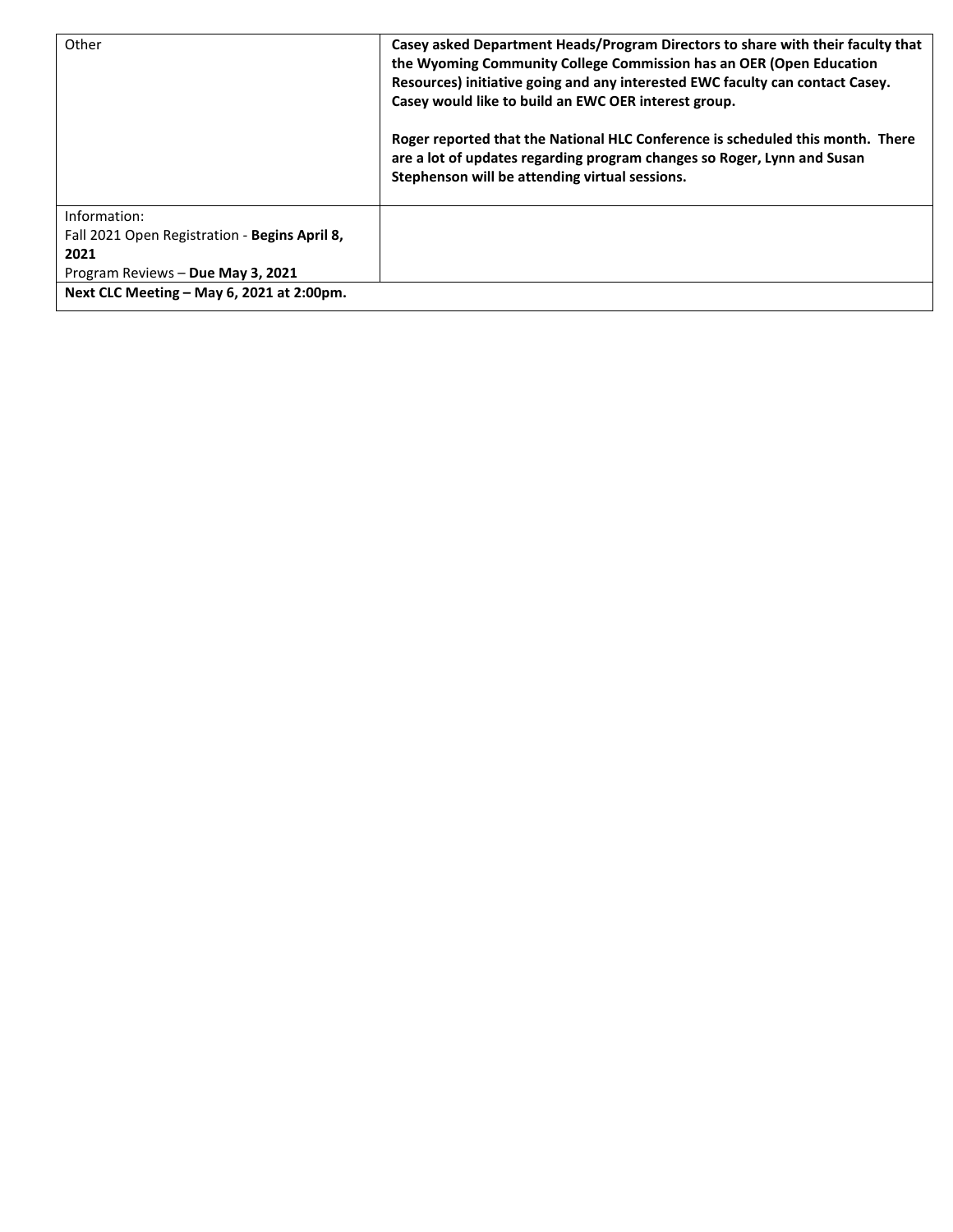**Minutes Thursday, May 6, 2021**

**2:00 p.m. – ZOOM** 

**Members:** Aaron Bahmer, Lynn Bedient, Ed Bittner, Donna Charron, Casey Debus, Suzey Delger, Margaret Farley, Roger Humphrey, Jo Ellen Keigley, Sue Schmidt, Amy Smith, Kate Steinbock, Susan Stephenson, Monte Stokes, Sherri Warren, Gwen Yung **Minutes:** Lynn Wamboldt

| iviliutes: Lynn wanibolut<br>AGENDA         | Action                                                                                    |
|---------------------------------------------|-------------------------------------------------------------------------------------------|
| Approve Minutes of April 1, 2021            | It was moved and seconded to approve the minutes for April 1, 2021; motion<br>carried.    |
| Curriculum Review (attached)                |                                                                                           |
| <b>New Course</b><br>а.                     | <b>b. COURSE CHANGES</b>                                                                  |
| b. Course Change                            |                                                                                           |
|                                             |                                                                                           |
| <b>Course Deletion</b><br>C.                | <b>MATH 1515 Applied Technical Mathematics</b>                                            |
| Course(s) No Longer Offered<br>d.           | Change course number to 1500                                                              |
| Proposed Course Fee<br>e.                   | 1st Reading Review - Approved                                                             |
| New Program<br>f.                           |                                                                                           |
| Program Change<br>g.                        | It was moved and seconded to approve the change in course number for MATH                 |
| Program Deletion<br>h.                      | 1515 on 1 <sup>st</sup> reading; motion carried.                                          |
| Program Learning Outcomes (PLOs)<br>i.      |                                                                                           |
| New Distance Learning Course Offering<br>j. |                                                                                           |
| 2+2 Agreements<br>k.                        | g. PROGRAM CHANGES                                                                        |
| Matrix Change                               |                                                                                           |
|                                             | <b>ACCT.AS and BADM.AS</b>                                                                |
|                                             | Replace ACCT 2450 with IMGT 2400                                                          |
|                                             | 1st Reading & 2 <sup>nd</sup> Reading Review - Approved                                   |
|                                             | It was moved and seconded to approve the curriculum change for ACCT.AS and                |
|                                             | BADM.AS on 1 <sup>st</sup> and 2 <sup>nd</sup> reading; motion carried.                   |
|                                             |                                                                                           |
|                                             | <b>ECON.AS</b>                                                                            |
|                                             | Remove ENGL 2020 and add MKT 2100, change curriculum pattern                              |
|                                             | 1 <sup>st</sup> Reading & 2 <sup>nd</sup> Reading Review Approved                         |
|                                             |                                                                                           |
|                                             | It was moved and seconded to approve the curriculum change for ECON.AS on 1st             |
|                                             | and 2 <sup>nd</sup> reading; motion carried.                                              |
|                                             | k. MATRIX CHANGES                                                                         |
|                                             | <b>Art Courses</b>                                                                        |
|                                             | $1st$ Reading Review – Approved                                                           |
|                                             | 2 <sup>nd</sup> Reading Review - Approved                                                 |
|                                             |                                                                                           |
|                                             | It was moved and seconded to approve the matrix change for Art courses on 2 <sup>nd</sup> |
|                                             | reading; motion carried.                                                                  |
|                                             |                                                                                           |
|                                             |                                                                                           |
|                                             | <b>Communication Courses</b>                                                              |
|                                             | $1st$ Reading Review – Approved as amended                                                |
|                                             | 2 <sup>nd</sup> Reading Review - Approved                                                 |
|                                             | It was moved and seconded to approve the matrix change for Communication                  |
|                                             | courses on 2 <sup>nd</sup> reading; motion carried.                                       |
|                                             |                                                                                           |
|                                             |                                                                                           |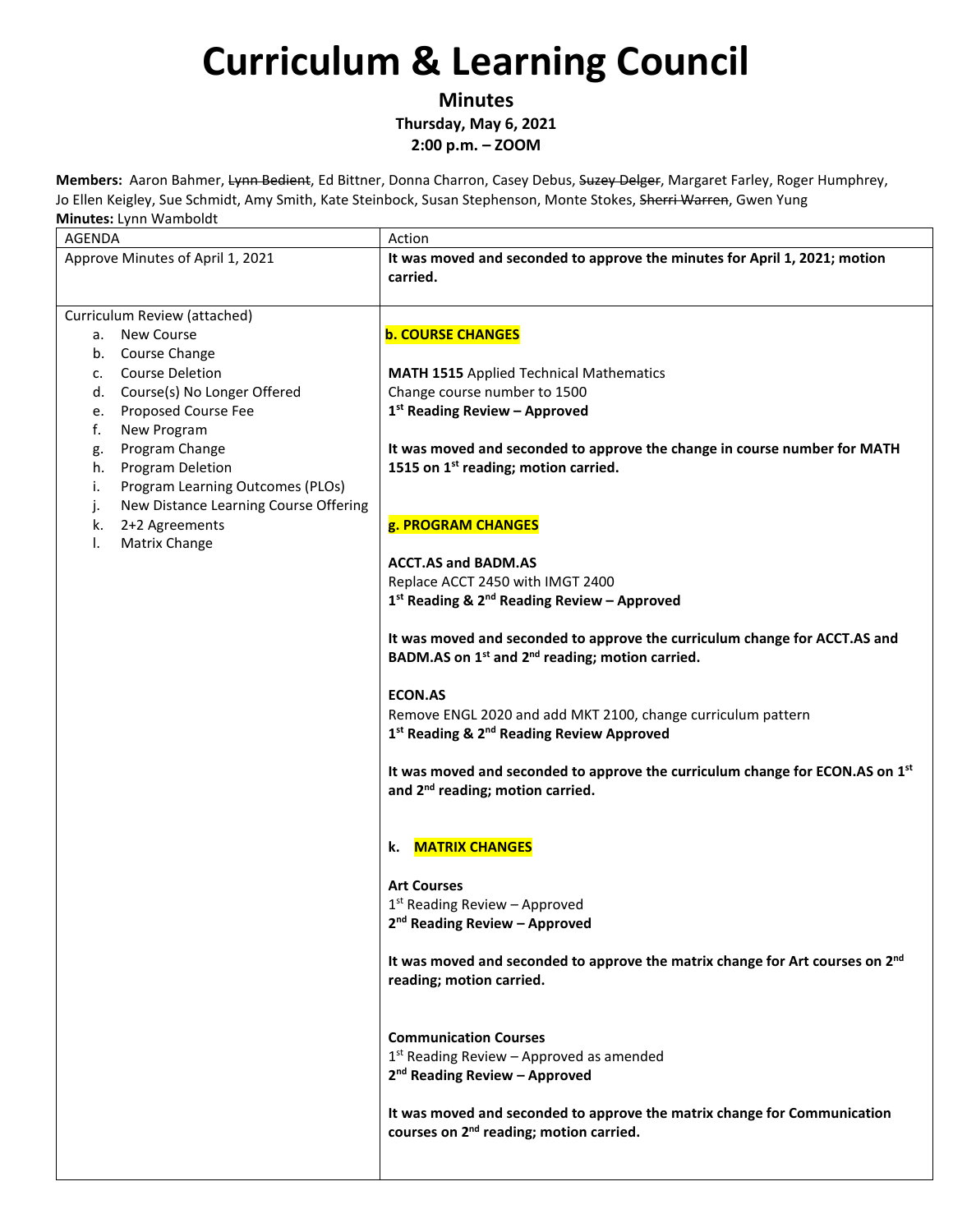|                                                                                                | <b>Nursing Courses</b><br>1 <sup>st</sup> Reading Review - Approved as amended                                                                                                                                                                                                                                                                                                                                                                                                                |
|------------------------------------------------------------------------------------------------|-----------------------------------------------------------------------------------------------------------------------------------------------------------------------------------------------------------------------------------------------------------------------------------------------------------------------------------------------------------------------------------------------------------------------------------------------------------------------------------------------|
|                                                                                                | It was moved and seconded to approve the matrix change for Nursing courses as<br>amended on 1 <sup>st</sup> reading review; motion carried.                                                                                                                                                                                                                                                                                                                                                   |
|                                                                                                | When the amendments are made, an email will be send out for the $2^{nd}$ reading<br>review and approval. The changes need to be made before adjuncts can be hired<br>for the clinicals this fall.                                                                                                                                                                                                                                                                                             |
| Academic Calendars - Fall 2023, Spring 2024,<br>and Summer 2024                                | Proposed Changes for Fall 2023 Calendar:<br>A. Push start of Fall 2023 semester date back from August 28 to August 21, 2023<br>and end on December 7, 2023 instead of December 14, 2023.<br>It was moved and seconded to approve this proposal; motion carried.                                                                                                                                                                                                                               |
|                                                                                                | B. Start Block B immediately on the next day after the end of Block A.<br>Approved at the 4/1/2021 CLC meeting.                                                                                                                                                                                                                                                                                                                                                                               |
|                                                                                                | Move Finals back to Tuesday, Wednesday, Thursday and Friday.<br>C.<br>No motion made on this proposal.                                                                                                                                                                                                                                                                                                                                                                                        |
|                                                                                                | Proposed Changes for Spring 2024 Calendar:<br>A. Start Block B immediately on the next day after the end of Block A.<br>Approved at the 4/1/2021 CLC meeting.                                                                                                                                                                                                                                                                                                                                 |
|                                                                                                | Move Finals back to Tuesday, Wednesday, Thursday and Friday.<br>В.<br>No motion made on this proposal.                                                                                                                                                                                                                                                                                                                                                                                        |
|                                                                                                | C. Remove Winter Break and Easter Monday to increase class days from 70 to<br>73.                                                                                                                                                                                                                                                                                                                                                                                                             |
|                                                                                                | A motion was made to have Monday classes (from April 1 - Easter<br>Monday) attend on Tuesday, April 2; no second motion; motion died.                                                                                                                                                                                                                                                                                                                                                         |
|                                                                                                | D. A motion was made and seconded to move midterm and the end of Block<br>A to Wednesday, March 6 and start Block B on March 7 to even out the<br>days in Block A and Block B; motion carried.                                                                                                                                                                                                                                                                                                |
|                                                                                                | Proposed Changes for Summer 2024 Calendar:                                                                                                                                                                                                                                                                                                                                                                                                                                                    |
|                                                                                                | It was moved and seconded to approve the Summer 2024 Calendar as presented;<br>motion carried.                                                                                                                                                                                                                                                                                                                                                                                                |
| Vote for Emeritus Status for Retiring Faculty<br>Members                                       | Voting form was emailed to all council members. The voting deadline was Friday,<br>May 7, 2021 by 4:00pm.<br>Dr. Bittner, Bob Creagar, and Dr. Nesbitt were approved for Emeritus Status by<br>email vote.                                                                                                                                                                                                                                                                                    |
| HLC Update - Roger<br>New programs/deleted programs/program<br>changes deadlines for Fall 2021 | Roger gave a brief update regarding HLC approvals of programs including any<br>program changes. The new deadline for any proposed program changes need to<br>be done in the Fall semesters so the changes can be submitted for approvals<br>through the Wyoming Community College Commission and HLC with could take 3-<br>4 months or more. Any program change that impacts Title IV requires all<br>approvals mentioned above and the approval from the U.S. Dept. of Education as<br>well. |
| Outcomes Assessment Update - Amy                                                               | Amy reminded everyone to complete the CATs, Course Assessments and Program<br>Assessment. She will send out a JobAid for completing these items.                                                                                                                                                                                                                                                                                                                                              |